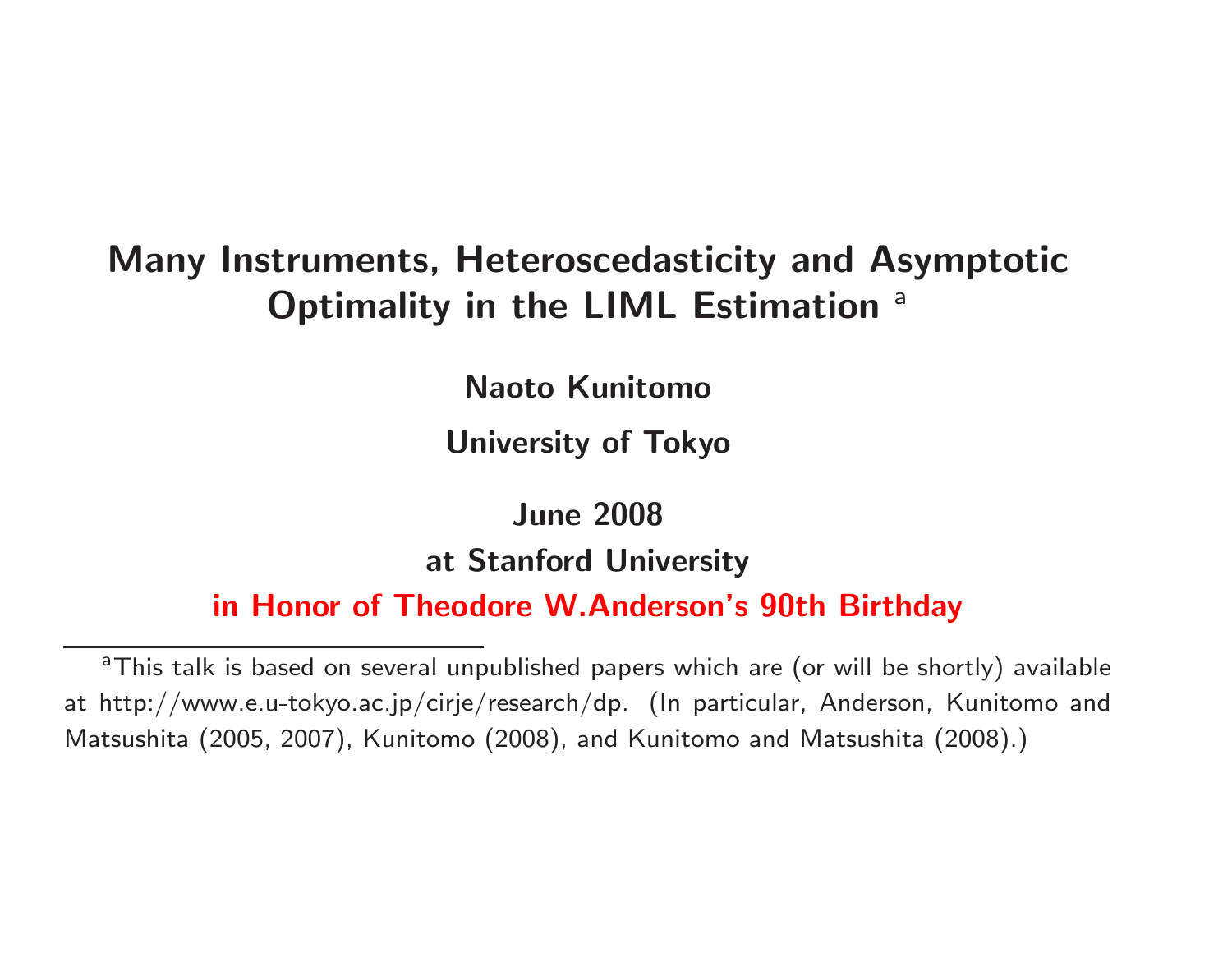# Outline of Presentation

- 1. Introduction
- 2. **Asymptotic Optimality of LIML**:

<sup>A</sup> result of Anderson-Kunitomo-Matsushita (2005, 2007)

- 3. Alternative Estimation Methods with Many Instruments and possibly **Persistent Heteroscedasticity**
- 4. Asymptotic and Finite Sample Properties of the **MLIML** Estimator
- 5. The **GLIML** estimation
- 6. An Application to **MRAAR** Test
- 7. Conclusions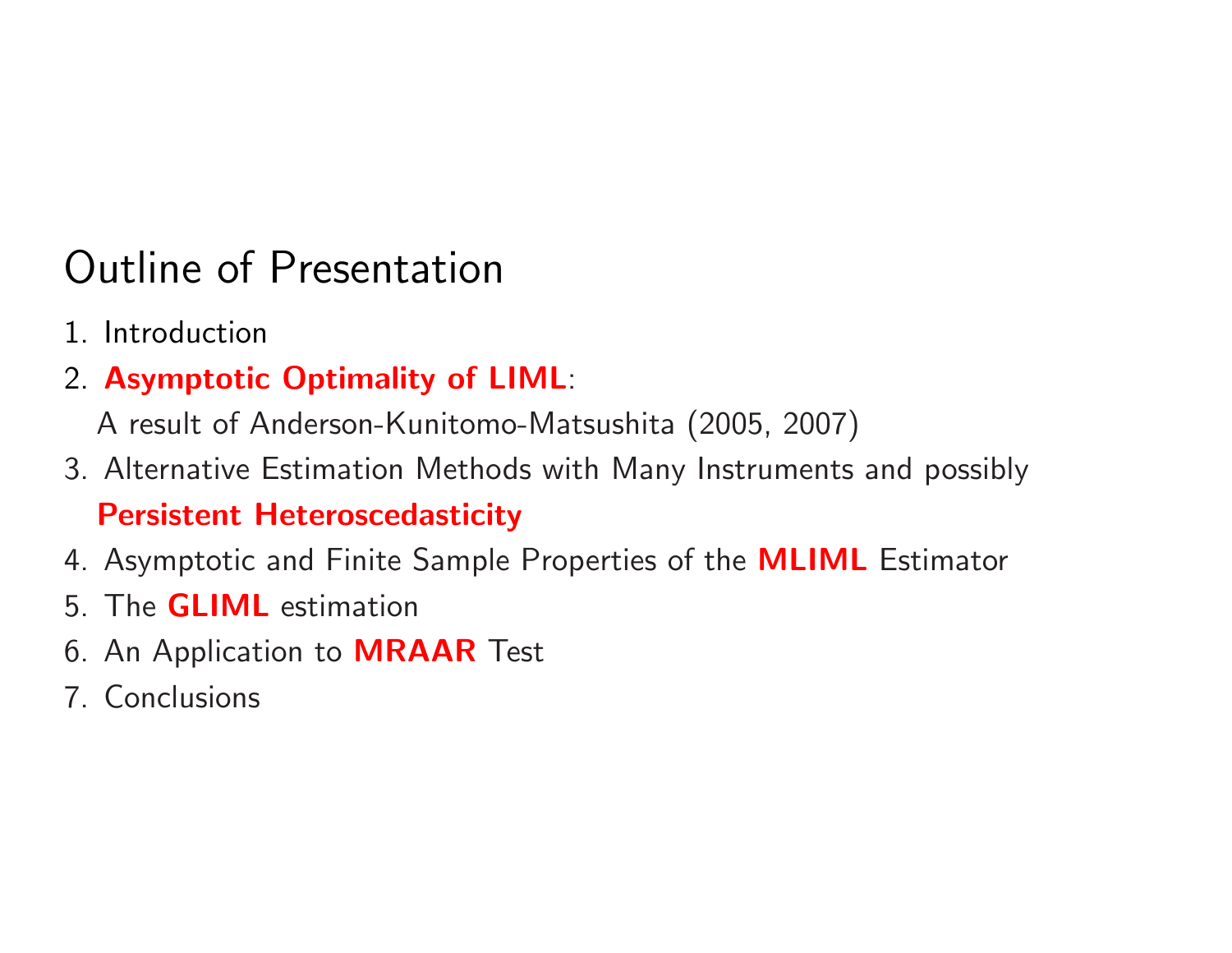# **1 Motivations of Study**

1. In the traditional structural equations with instruments and the generalized method of moments (or the estimating equations) (GMM), the normal approximations for estimators and statistics based on the standard large sample theory are often not satisfactory when **the number of instruments** and/or the number of the estimating equations is **large**.

2. In the recent microeconomteric applications we sometimes have the cases when there are **many instruments** and/or **many weak instruments** including the instrumental variables methods for panels models. (Angrist and Krueger(1991), Bound et al. (1995) etc.)

3. In addition to the parametric estimation methods including the limited information maximum likelihood (**LIML**) method and the two stage least squares (**TSLS**) method, the semiparametric methods including the generalized method of moments (**GMM**) and the empirical likelihood method (**EL**) have been often discussed in recent econometrics.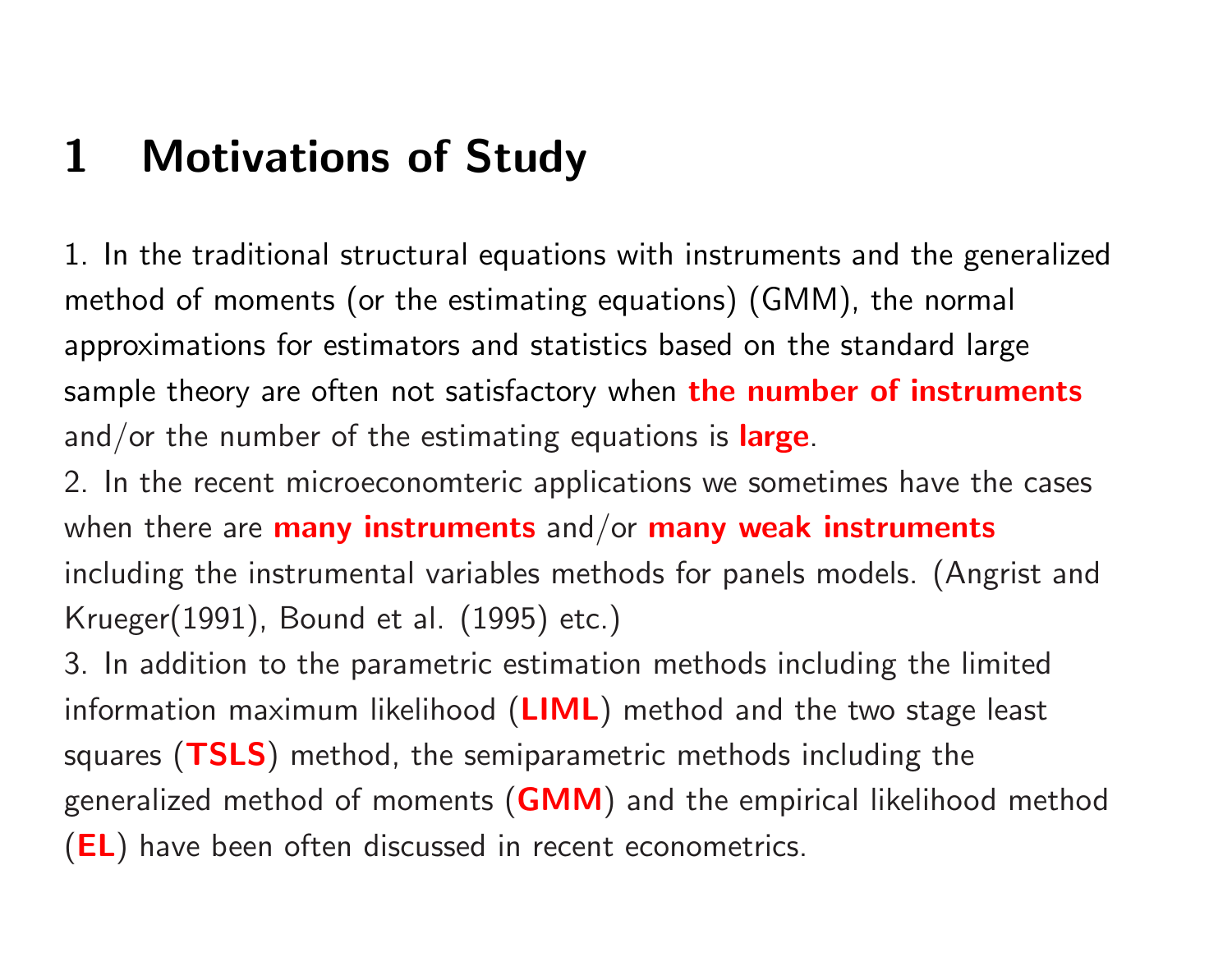#### **Important Remarks**

1. When we have **many instruments**, the finite sample distributions of TSLS (or GMM) can be quite different from the approximations based on the standard large sample theory.

2. Anderson-Kunitomo-Matsushita (2005, 2007) have developed the asymptotic theory when both the number of observations *<sup>n</sup>* and the number of excluded (from the structural equation of interest) instruments  $K_{2n}$  are large, i.e. the **large-***K*<sup>2</sup> asymptotic theory, and to obtain the **asymptotic optimality** results with **many instruments** under **homoscedasticity** (or **weak heteroscedasticity**) situation.

3. Some studies (Hausman et al. (2007)) argued that the LIML estimation has <sup>a</sup> serious problem when both there are many instruments and **persistent heteroscedasticity** at the same time. However, their method called **HLIM** could have <sup>a</sup> problem to be overcomed and there are still unsolved problems.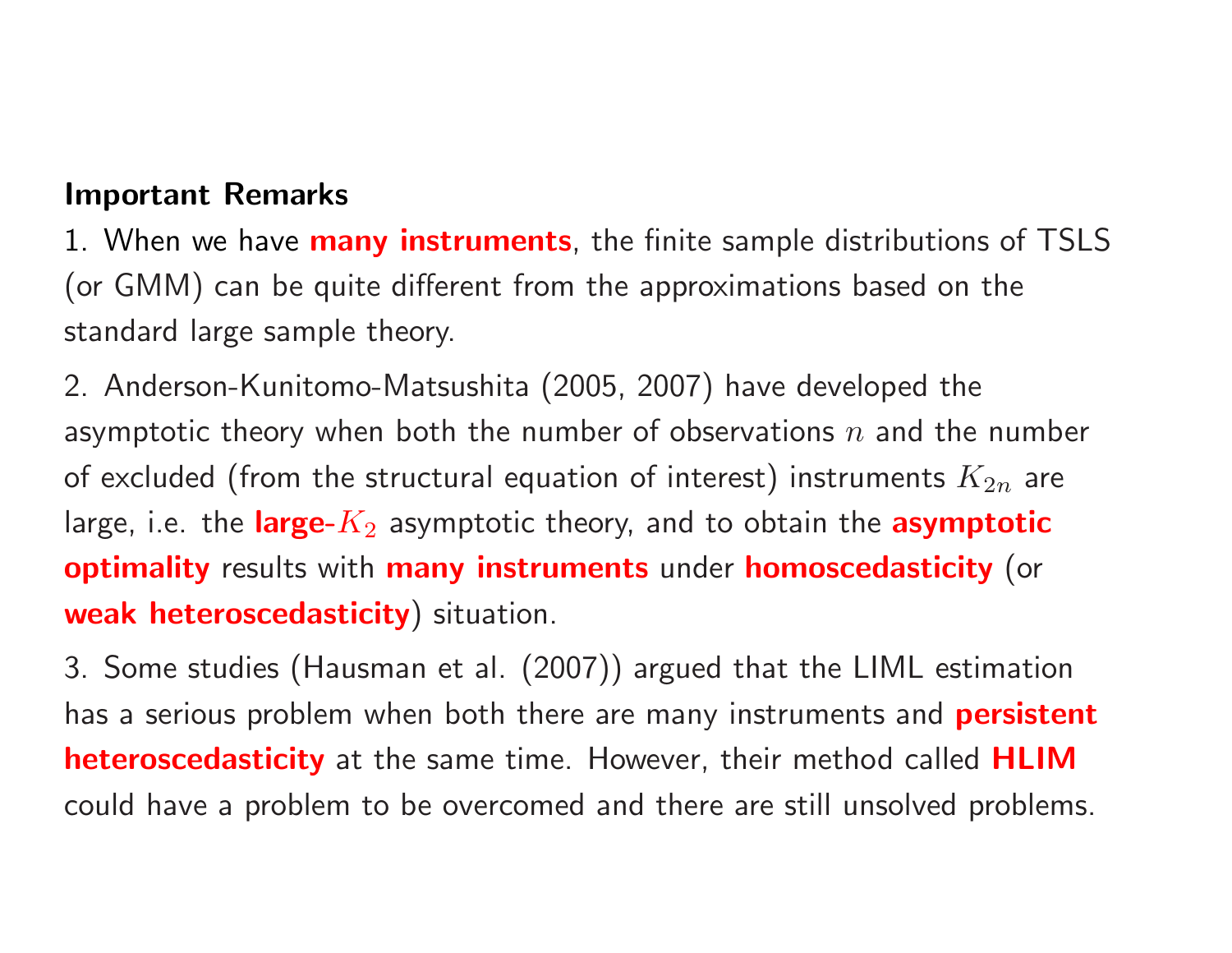### **Main purposes of our study**

1. We propose <sup>a</sup> simple modification of the **LIML** estimator (called the **MLIML** estimation) with **many instruments** and possibly **persistent heteroscedasticity** at the same time.

2. The MLIML estimator has often desirable (asymptotic) properties and it improves **both** the LIML estimator and the HLIM (or JLIML) estimator.

3. The MLIML estimator has often an **asymptotic optimality**.

4. We apply our approch to the testing problem and develop <sup>a</sup> new testing procedure called **MRAAR**, which is <sup>a</sup> modified **Rank-Adjusted Anderson-Rubin** procedure.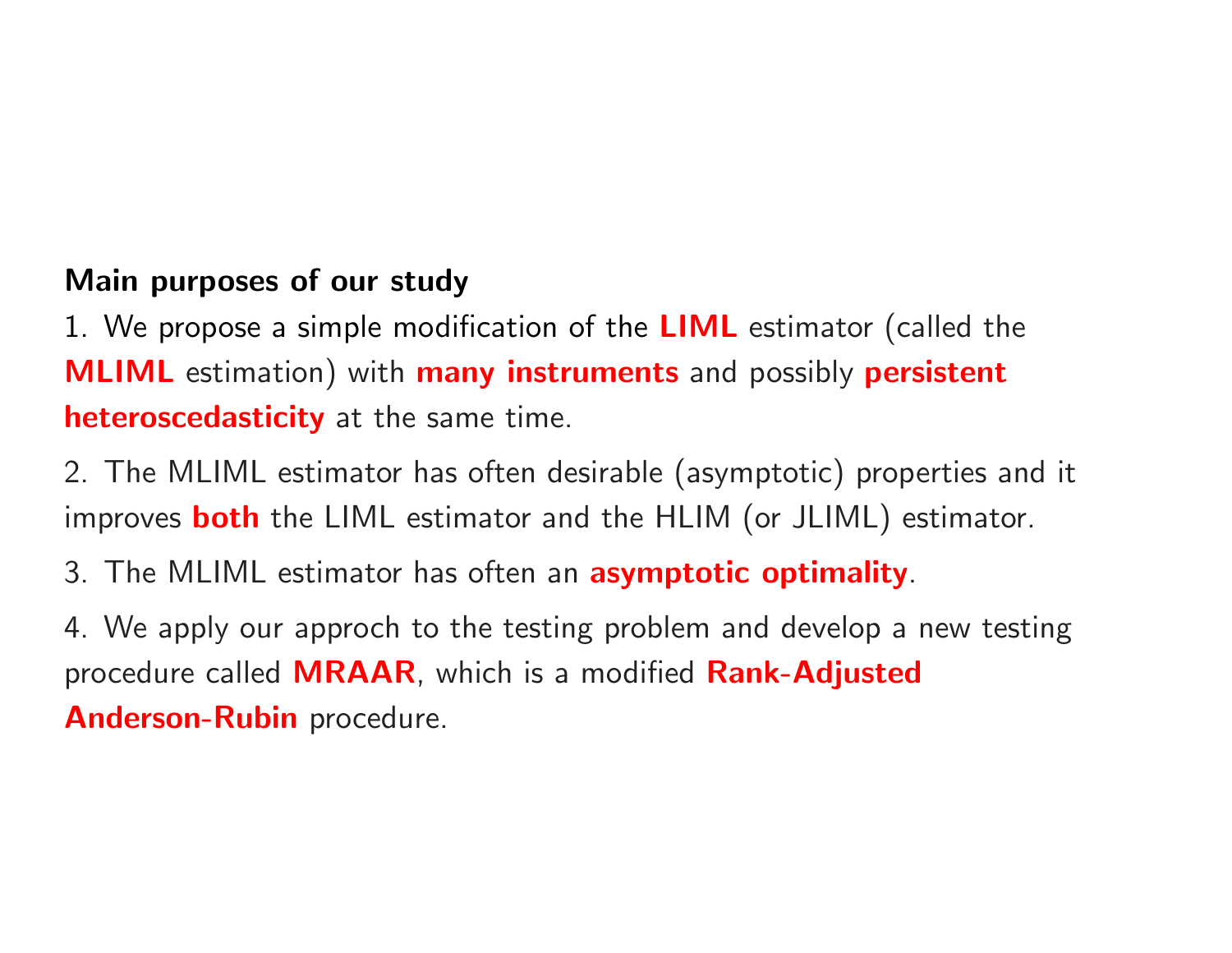### **2 The structural equation model**

For the *simplicity*, assume the structural equation of interest is linear for <sup>a</sup> while as

$$
y_{1i} = (\mathbf{y}_{2i}', \mathbf{z}_{1i}') \left( \begin{array}{c} \boldsymbol{\beta}_2 \\ \boldsymbol{\gamma}_1 \end{array} \right) + u_i \quad (i = 1, \cdots, n)
$$

where  $K_1$  and  $G_2$  are fixed integers,  $(y_{1i}, \mathbf{y})$  $\left(\begin{matrix} \mathbf{z}_i \end{matrix}\right)'$ : the vector of  $1+G_2$  endogenous variables (i.e.  $\mathbf{E}[\mathbf{y}_{2i}u_i] \neq \mathbf{0}),$  $\mathbf{z}_{1i}$  : the vector of  $K_1$  included instrumental variables,  $\mathbf{z}_{2i}^{(n)}$  : the vector of  $K_{2n}$   $\mathsf{excluded}$  instrumental variables,  $\mathbf{z}_{2i}^{(\tau)}$ 1  $\begin{array}{c} \mathbf{r} \ \mathbf{r} \ \mathbf{r} \ \mathbf{r} \ \mathbf{r} \ \mathbf{r} \ \mathbf{r} \ \mathbf{r} \end{array}$  $\binom{1}{1}$   $\!:$  the vector of  $G_2+K_1$  coefficients,  $u_i$ : the disturbance term with  $\mathbf{E}(u_i|\mathbf{z}^{(n)}_i)=0$  and  $\mathbf{E}(u_i^2|\mathbf{z}^{(n)}_i)=\sigma$  $i^2$   $(i = 1, \cdots, n)$ ,

- Orthogonality conditions:  $\mathbf{E}[u_i\mathbf{z}_i^{(n)}]=\mathbf{0} \ \ (i=1,\cdots,n)$ with  $\mathbf{z}^{(n)}_i = (\mathbf{z}$  $\left(\mathbf{z}_{1i}, \mathbf{z}_{2i}^{(n)'}\right)'$  : the vector of  $K_n(=K_1+K_{2n})$  instrumental variables
- $\bullet$  ldentifying (order) condition  $:$   $K_{2n}\geq G_{2}$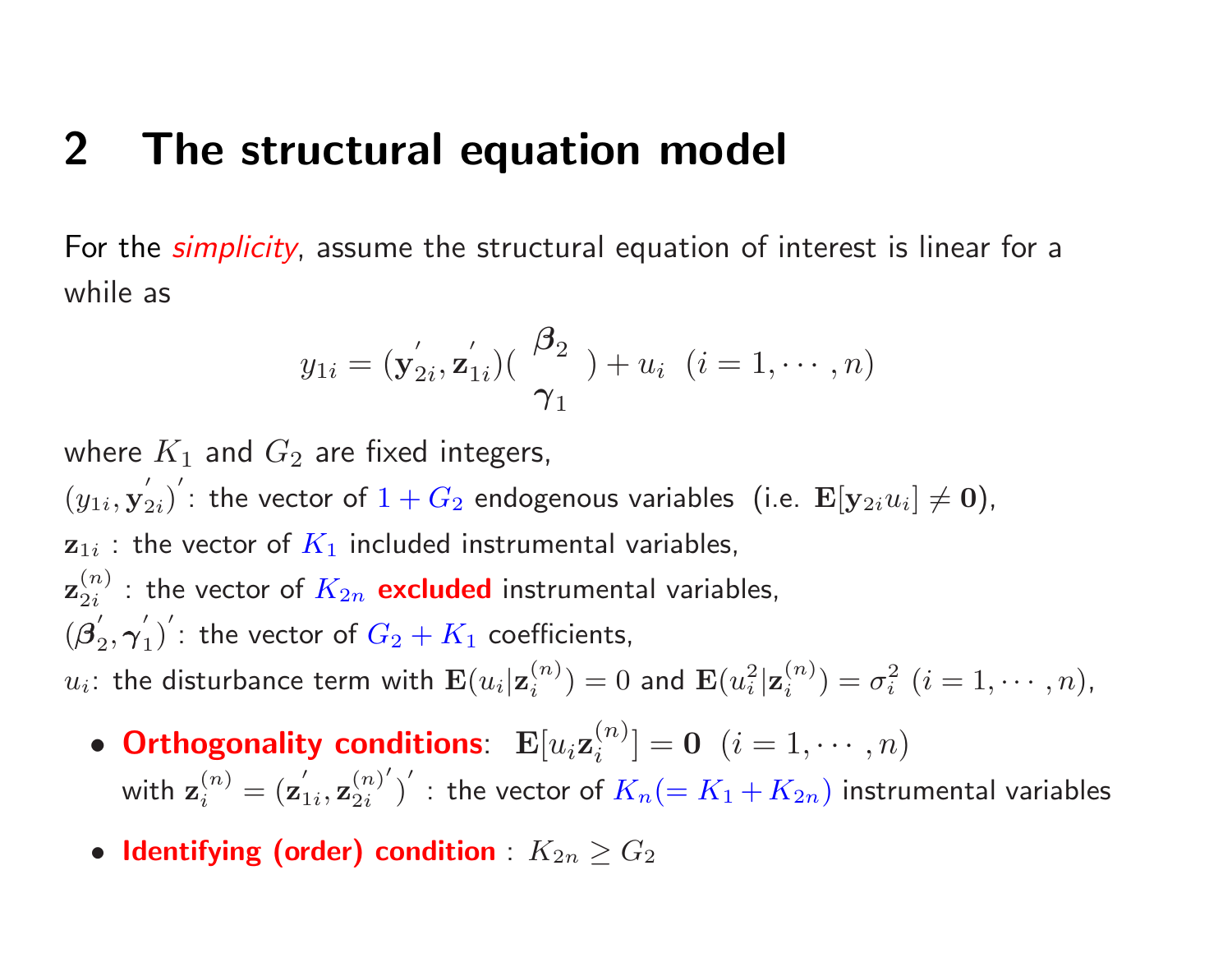#### **Reduced Form**

$$
{\bf Y}_2 = {\bf \Pi}_2(Z) + {\bf V}_2 \ , \ {\bf y}_1^{(n)} = {\bf \Pi}_1(Z) + {\bf v}_1^{(n)}
$$

where

$$
\mathbf{Y} = \left( \begin{array}{c} y_{11}, y_{21}' \\ \vdots \\ y_{1n}, y_{2n}' \end{array} \right) = (\mathbf{y}_1^{n}), \ \mathbf{Y}_2), \ \mathbf{Z} = \left( \begin{array}{c} \mathbf{z}_{11}', \mathbf{z}_{21}^{(n)'} \\ \vdots \\ \mathbf{z}_{1n}', \mathbf{z}_{2n}^{(n)'} \end{array} \right) = (\mathbf{Z}_1, \ \mathbf{Z}_2^{(n)}),
$$

$$
\mathbf{\Pi}_{2}(Z)=(\pi_{2}^{'}(\mathbf{z}_{i}^{(n)})): (K_{1}+K_{2n})\times G_{2}
$$

for each row  $\mathbf{v}_i'$  of  $\mathbf{V} = (\mathbf{v}_1^{(n)}, \mathbf{V_2})$ ,  $\mathbf{E}(\mathbf{v}_i|\mathbf{z}_i^{(n)}) = 0$ ,  $\mathbf{E}(\mathbf{v}_i\mathbf{v}_i'|\mathbf{z}_i^{(n)}) = \mathbf{\Omega}_i$  and  $\sigma_i^2 = \boldsymbol{\beta}' \boldsymbol{\Omega}_i \boldsymbol{\beta} > 0 \ (i = 1, \cdots, n).$ 

In the linear case, the reduced form and the structural equation are

$$
\mathbf{Y} = \mathbf{Z}\mathbf{\Pi} + \mathbf{V} \;\;,\;\; \mathbf{Y}(\begin{array}{c} 1 \\ -\boldsymbol{\beta}_2 \end{array}) = \mathbf{Z}_1 \boldsymbol{\gamma}_1 + \mathbf{u}
$$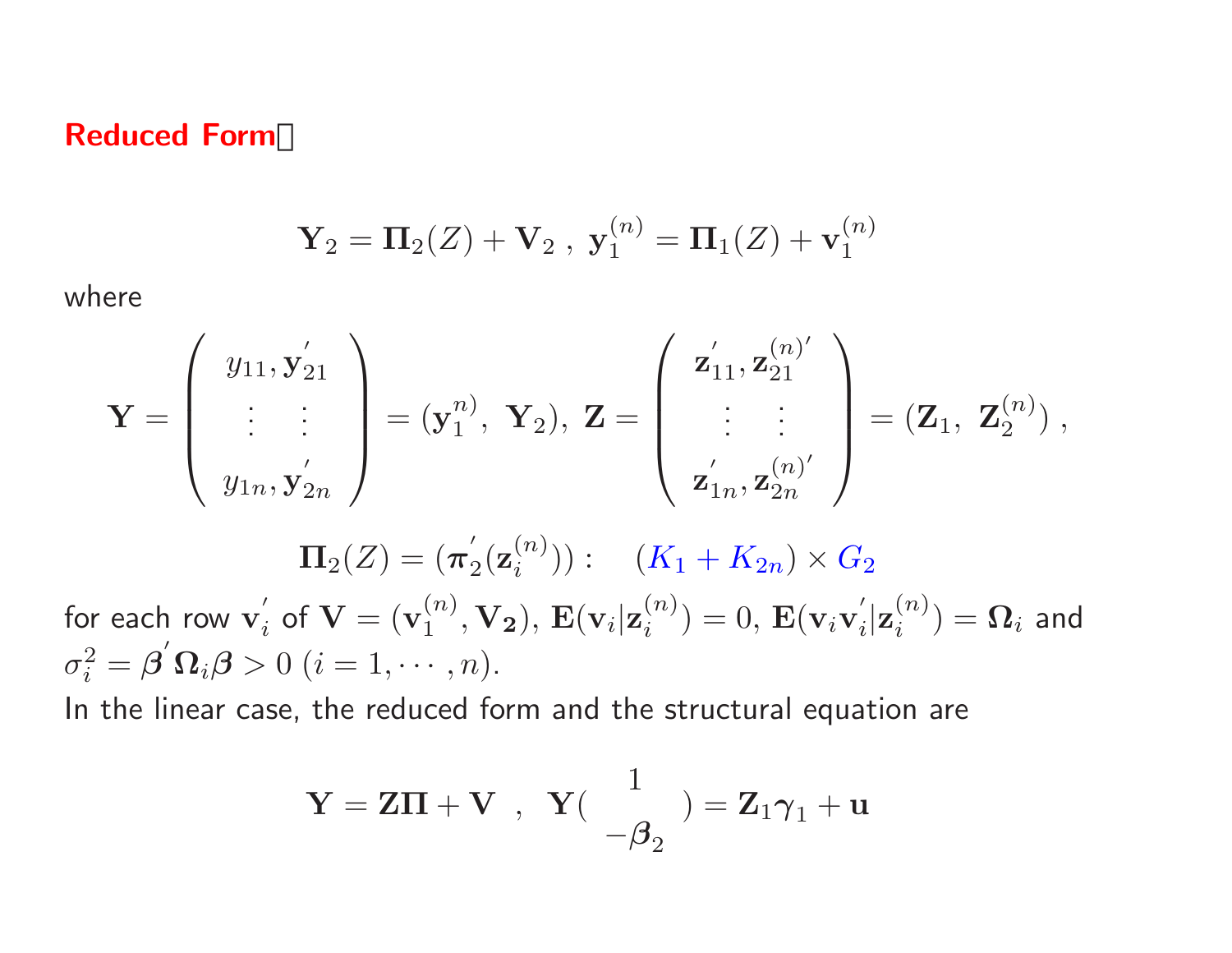### **Estimation Methods considered**

- **LIML** : the limited information maximum likelihood method developed by Anderson-Rubin (1949, 1950).
- **GMM** (the generalized method of moments : Hansen (1982), the estimating equation method) or **TSLS** (the two-stage least squares method)
- **HLIM** (or JLIML) : Jackknife-type method developed by Hausman et al. (2007).
- **MLIML** and **GLIML** : Modified LIML methods proposed by Kunitomo (2008) and, Kunitomo and Matsushita (2008).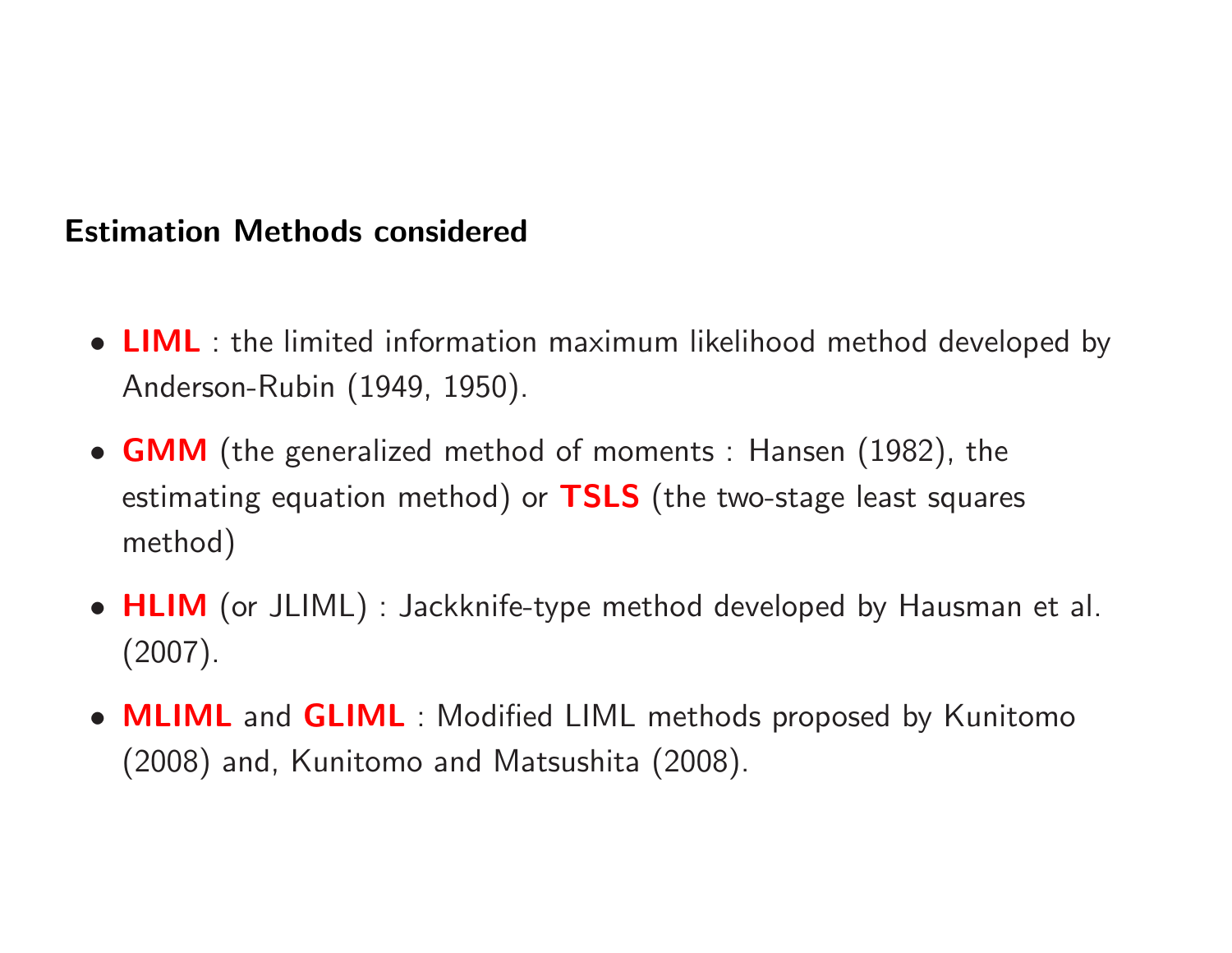Let  $(1+G_2) \times (1+G_2)$  random matrices be

$$
\begin{array}{lll} \mathbf{G} & = & \mathbf{Y}^{'} \mathbf{Z}_{2.1}^{(n)} \mathbf{A}_{22.1}^{(n)-1} \mathbf{Z}_{2.1}^{(n)'} \mathbf{Y} \\ \mathbf{H} & = & \mathbf{Y}^{'} \left( \mathbf{I}_n - \mathbf{Z} (\mathbf{Z}^{'} \mathbf{Z})^{-1} \mathbf{Z}^{'} \right) \mathbf{Y} \end{array}
$$

where  $\mathbf{A}_{22,1}^{(n)} = \mathbf{Z}_{2,1}^{(n)'} \mathbf{Z}_{2,1}^{(n)}$ ,  $\mathbf{Z}_{2,1}^{(n)} = \mathbf{Z}_2^{(n)} - \mathbf{Z}_1 (\mathbf{Z}_1' \mathbf{Z}_1)^{-1} \mathbf{Z}_1' \mathbf{Z}_2^{(n)}$ . The **LIML** estimator *β* ˆ $_{LI}$   $(=(1,-\hat{\boldsymbol{\beta}}% )^{i}$  $\left( \frac{2}{2.LI} \right)^{\prime}$ ) for  $\boldsymbol{\beta} = \left( 1,-\boldsymbol{\beta}_{2}^{'} \right)^{\prime}$  is given by ˆ

$$
(\mathbf{G} - \lambda \mathbf{H}) \boldsymbol{\beta}_{LI} = \mathbf{0} ,
$$

where  $\lambda$  is the smallest root of  $|\mathbf{G} - l\mathbf{H}| = 0$ . By replacing  $\lambda$  by 0, we have the **TSLS** estimator *β* ˆ $_{TS}$   $(=(1,-\hat{\boldsymbol{\beta}}% )^{2}\cdot y^{2})$  $\left( \begin{matrix} \overline{2} \ 2.T S \end{matrix} \right)^{\prime}$ ) of  $\boldsymbol{\beta} = \left( 1, - \boldsymbol{\beta}_{2}^{'} \right)^{\prime}$  as

$$
{\bf Y}_2^{'}{\bf Z}_{2.1}^{(n)}{\bf A}_{22.1}^{(n)-1}{\bf Z}_{2.1}^{(n)'}{\bf Y}\left(\begin{array}{c}1\\-\hat{\boldsymbol{\beta}}_{2.TS}\end{array}\right)={\bf 0}
$$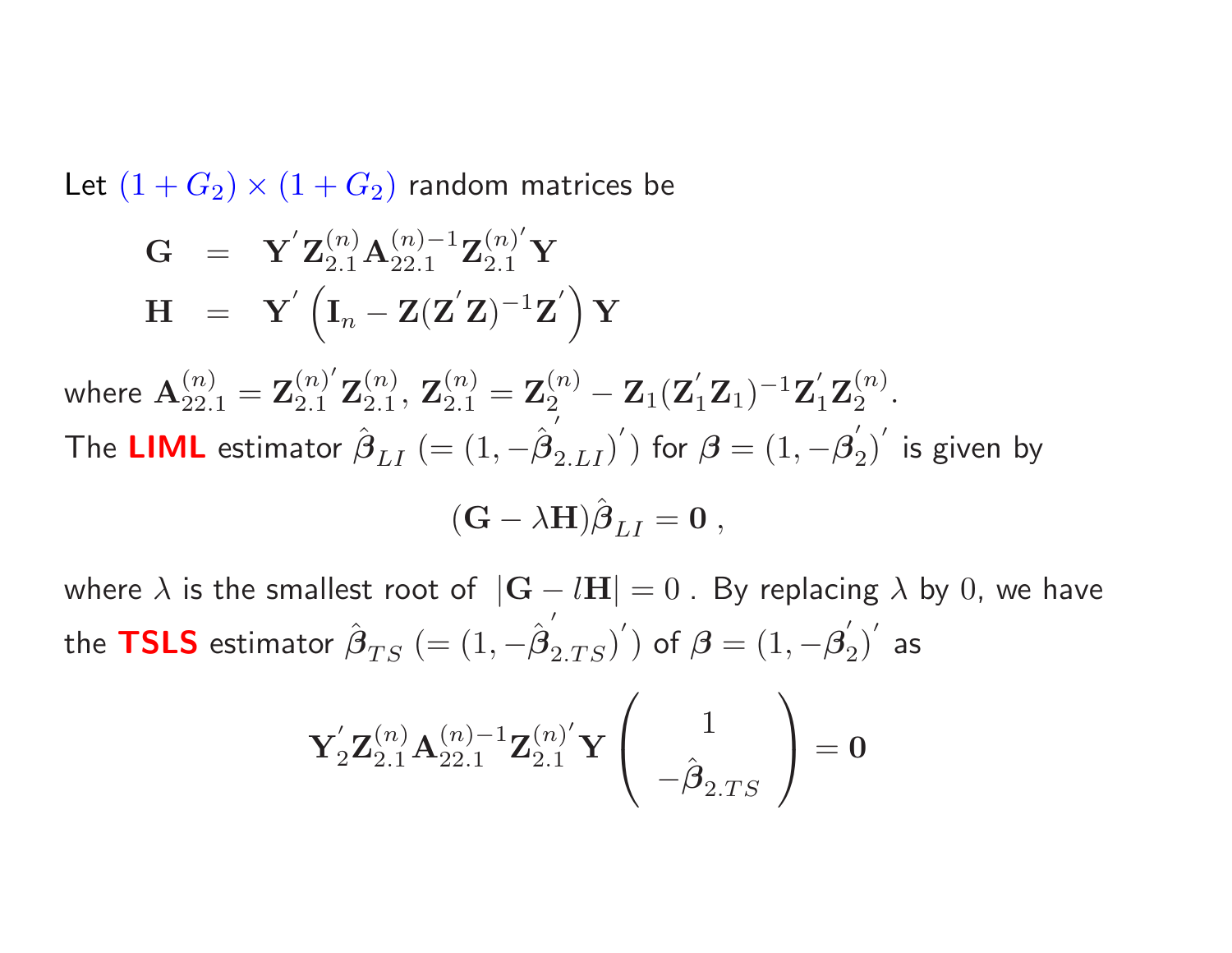### **Asymptotic Optimality of LIML**

The basic conditions of Anderson et al. (2005, 2007) are

$$
\begin{array}{ll}\n\left(\mathbf{A} - \mathbf{I}\right) & \xrightarrow[n]{K_{2n}} \negthickspace \negthickspace \negthickspace \alpha \quad (0 \leq c < 1) \\
\left(\mathbf{A} - \mathbf{II}\right) & \xrightarrow[d_{n}^{2}]{\pi_{2}^{(n)}} \left(\mathbf{Z}\right)^{'} \mathbf{Z}_{2.1}^{(n)} \mathbf{A}_{22.1}^{(n)-1} \mathbf{Z}_{2.1}^{(n)'} \Pi_{2}^{(n)}(Z) \xrightarrow{p} \Phi_{22.1}\n\end{array}
$$

as  $d_n \stackrel{p}{\rightarrow} \infty$   $(n \rightarrow \infty)$ , where  $\Phi_{22.1}$  is a nonsingular constant matrix and  $\mathcal{E}[\|\mathbf{v}_i\|^6]$  are bounded. (In the standard case  $d_n^2 = n$ .)

**<sup>A</sup> Result of Anderson-Kunitomo-Matsushita (2005, 2007)** : Define the  $\,$ class of consistent estimators for  $\beta_2^{}$  by  $\hat{\boldsymbol{\beta}}$  $\phi_2 = \phi(\frac{1}{n}\mathbf{G},\frac{1}{q_n}\mathbf{H}),\, \phi$  is continuously differentiable, its derivatives are bounded at the probability limits as  $K_{2n} \rightarrow \infty$   $(n \rightarrow \infty)$  and  $0 \leq c < 1$ . (i) Then under <sup>a</sup> set of assumptions,

$$
\sqrt{n}(\hat{\boldsymbol{\beta}}_2 - \boldsymbol{\beta}_2) \stackrel{d}{\longrightarrow} N(\mathbf{0}, \Psi)
$$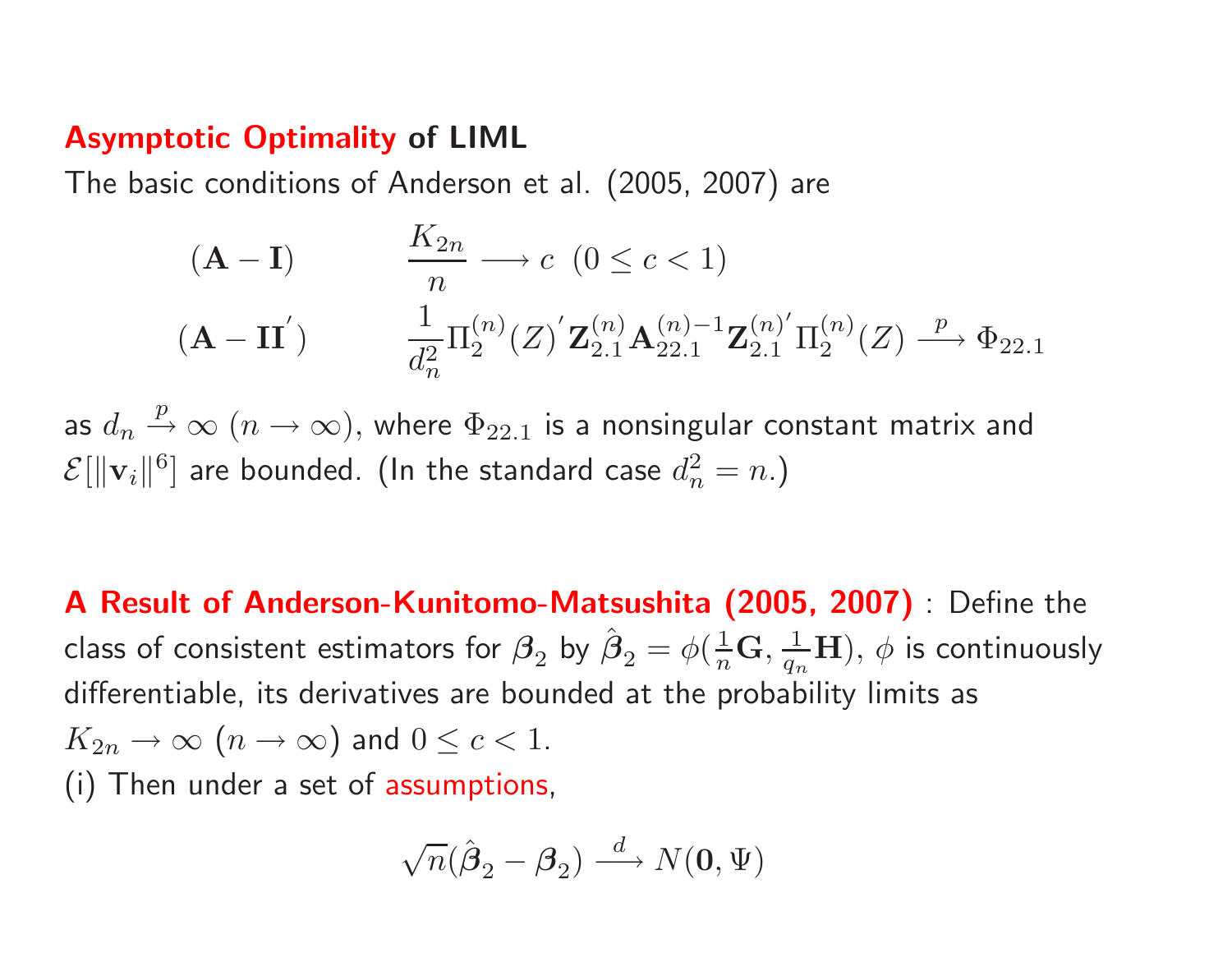and  $\Psi \geq \Psi_{A}^{*}$ , where  $\Psi_{A}^{*} = \Phi_{22.1}^{-1} [\Psi_{1} + \Psi_{2}(c)] \Phi_{22.1}^{-1}$  and

$$
\Psi_1 = \sigma^2 \text{plim} \frac{1}{n} \sum_{i,j=1}^n \pi_{2i}(\mathbf{z}_i^{(n)}) p_{ij}^{(n)} \pi_{2j}(\mathbf{z}_j^{(n)})',
$$
  

$$
\Psi_2(c) = \sigma^2 \text{plim} \frac{1}{n} \sum_{i,j=1}^n \mathbf{E}(\mathbf{w}_{2j} \mathbf{w}_{2j}^{'}|\mathbf{z}_i^{(n)}) [p_{ij}^{(n)} - c_* q_{ij}^{(n)}]^2,
$$

$$
\mathbf{P}_n = (p_{ij}^{(n)}) = \mathbf{Z}_{2.1}^{(n)} \mathbf{A}_{22.1}^{(n)-1} \mathbf{Z}_{2.1}^{(n)'} , \mathbf{Q}_n = (q_{ij}^{(n)}) = \mathbf{I}_n - \mathbf{Z}(\mathbf{Z}'\mathbf{Z})^{-1}\mathbf{Z}',
$$
  
\n
$$
\mathbf{w}_{2i} = \mathbf{v}_{2i} - u_i(\mathbf{0}, \mathbf{I}_{G_2}) \mathbf{\Omega} \boldsymbol{\beta} / \sigma^2 \text{ and } c_* = c/(1-c).
$$
  
\n(ii) The LIML estimator attains the **asymptotic lower bound**  $\Psi^*$  for any  $0 \le c < 1$  when the condition **(A-VI)** holds.

**Remark** : When  $c = 0$ ,  $\Psi_2(c) = \mathbf{O}$  as in the standard large sample theory. Under the normality and the homoscedasticity with  $c = 0$ ,  $\Psi^*$  is the (Fisher) information bound. The **asymptotic normality** of LIML holds with the moment condition.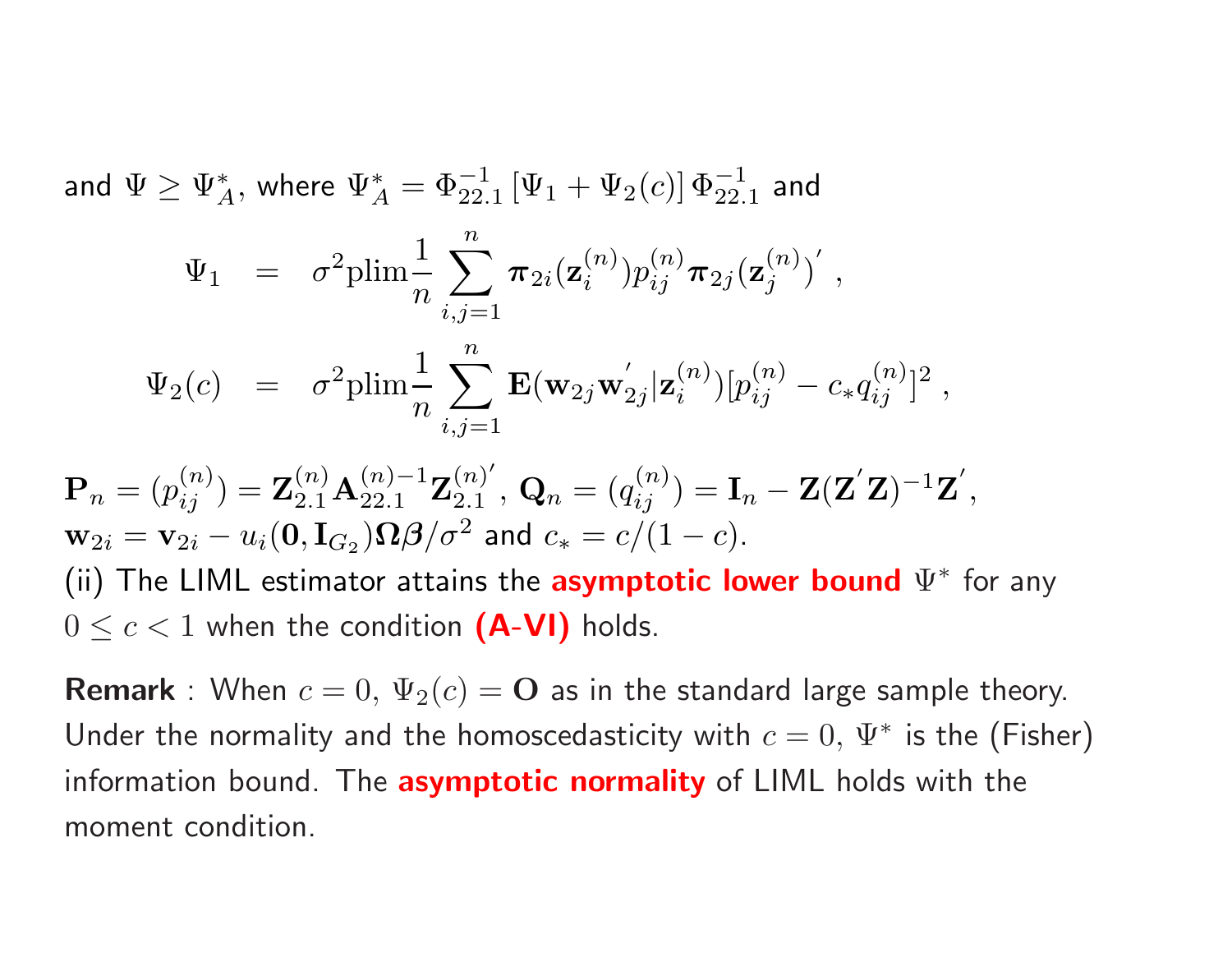#### **Modifications of LIML**

One of **key conditions** used by Anderson et al. (2005, 2007) is

$$
(\mathbf{A} - \mathbf{V}\mathbf{I}) \qquad \lim_{n \to \infty} \frac{1}{n} \sum_{i=1}^{n} \left[ p_{ii}^{(n)} - c \right]^2 = 0,
$$

where  $p_{ii}^{(n)} = (\mathbf{Z}_{2,1}^{(n)} \mathbf{A}_{2,2,1}^{(n)-1} \mathbf{Z}_{2,1}^{(n)'} )_{ii}$   $(i = 1, \cdots, n)$ . If  $(1/n)\sum_{i=1}^n \Omega_i \stackrel{p}{\rightarrow} \Omega$ , then we have the **Weak Heteroscedasticity** condition :

$$
(\mathbf{WH}) \qquad \lim_{n \to \infty} \left[ \frac{1}{n} \sum_{i=1}^{n} p_{ii}^{(n)} \mathbf{\Omega}_i - c \mathbf{\Omega} \right] = \mathbf{O}
$$

We say **Persistent Heteroscedasticity** (PH) if (WH) is not satisfied.

**Remark** : There may be <sup>a</sup> question whether (WH) or (PH) would be relevant in many applications.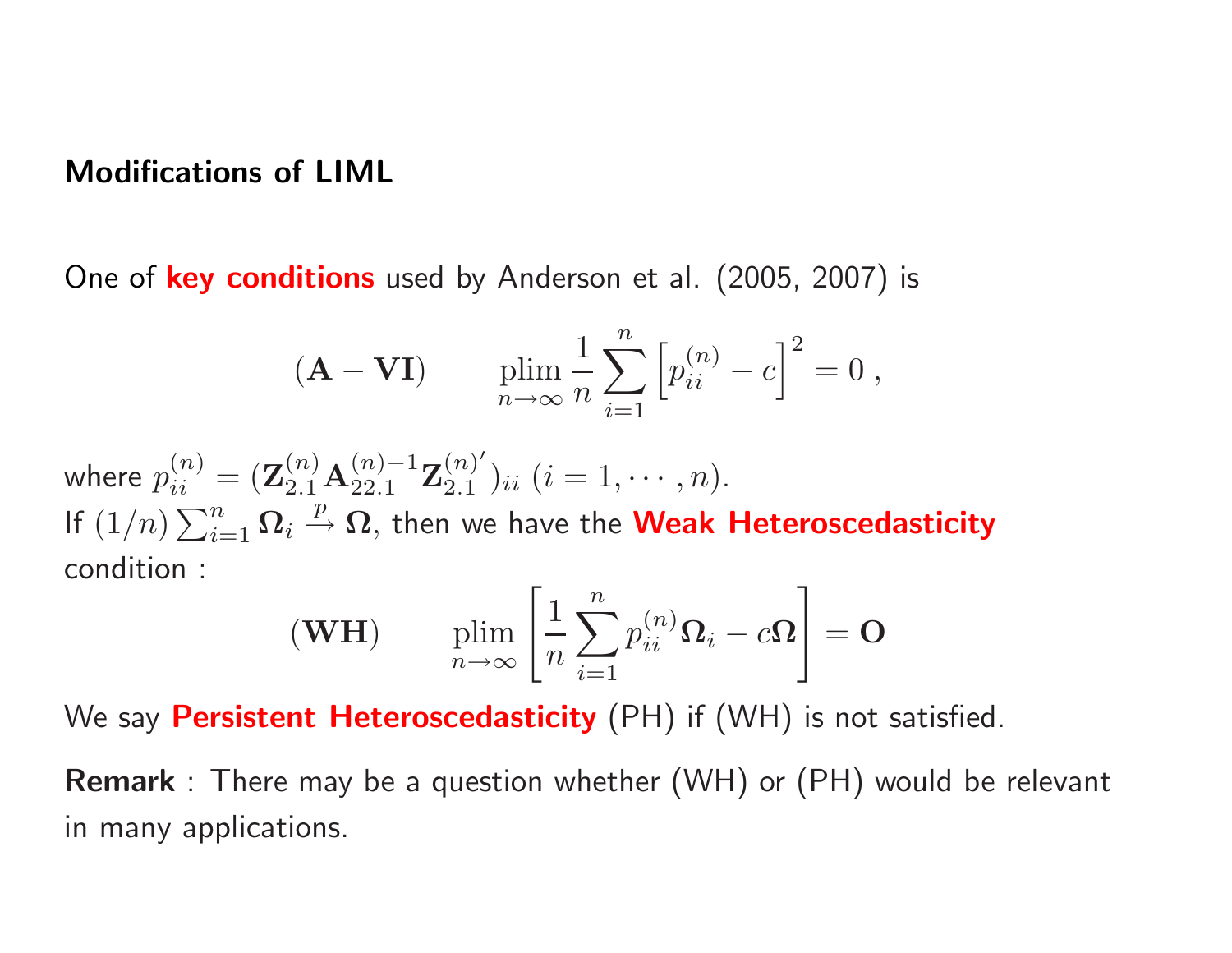**Lemma 1** : Let  $\mathbf{P}_n = (p_{ij}^{(n)}) = \mathbf{Z}_{2,1}^{(n)} \mathbf{A}_{22,1}^{(n)-1} \mathbf{Z}_{2,1}^{(n)}$  and  $\mathbf{Q}_n = (q_{ii}^{(n)}) = \mathbf{I}_n - \mathbf{Z} \mathbf{A}^{-1} \mathbf{Z}'$ . Then  $0 \leq p_{ii}^{(n)} < 1$   $(i = 1, \cdots, n)$  and  $0 < q_{ii}^{(n)} \le 1$   $(i = 1, \cdots, n)$ . Condition (A-I) implies

$$
\bar{p}^{(n)} = \frac{1}{n} \sum_{i=1}^{n} p_{ii}^{(n)} = \frac{K_{2n}}{n} \longrightarrow c,
$$

$$
\bar{q}^{(n)} = \frac{1}{n} \sum_{i=1}^{n} q_{ii}^{(n)} = 1 - \frac{K_n}{n} \longrightarrow 1 - c,
$$

where  $c_n = K_{2n}/n$ .

**Remark** : When  $K_{2n}$  is a fixed number (the standard asymptotic theory),  $c = 0$  automatically.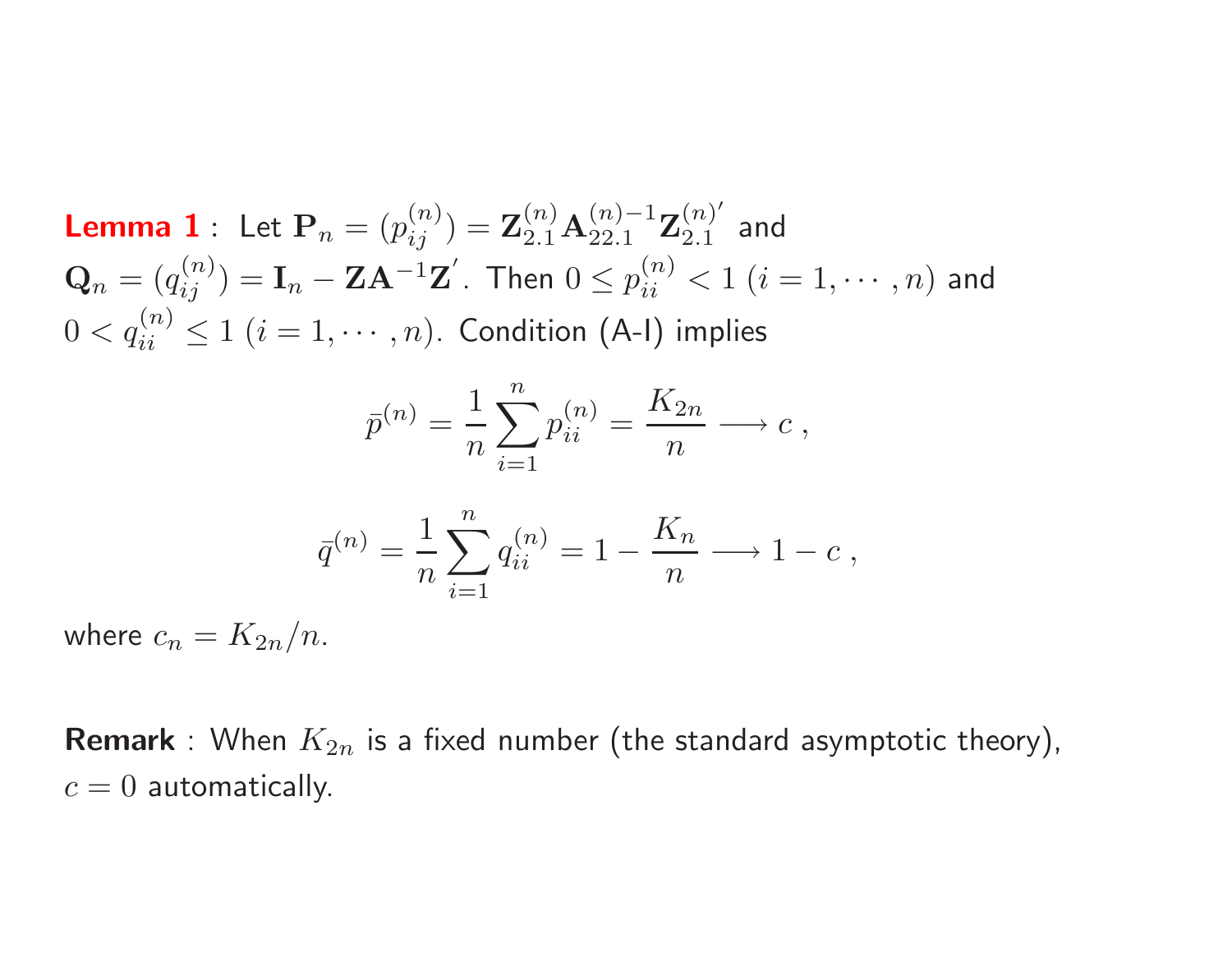In order to remove **Persistent Heteroscedasticity**, we propose <sup>a</sup> modification of the LIML estimator (we may call **MLIML**) such that  $\hat{\boldsymbol{\beta}}$  $_{MLI}$   $(=(1,-\hat{\boldsymbol{\beta}}% )^{i}$  $\left( \begin{smallmatrix} Z & M L I \end{smallmatrix} \right)^{\prime} )$  of  $\boldsymbol{\beta} = \left( 1, - \boldsymbol{\beta}_{2}^{'} \right)^{\prime}$  is the solution of

$$
(\frac{1}{n}\mathbf{G}_M - \frac{1}{q_n}\lambda_n \mathbf{H}_M)\hat{\boldsymbol{\beta}}_{MLI} = \mathbf{0}
$$

where  $q_n = n - K_n$   $(n > 2)$  and  $\lambda_n$   $(n > 2)$  is the smallest root of

$$
|\frac{1}{n}\mathbf{G}_M-l\frac{1}{q_n}\mathbf{H}_M|=0,
$$

where  $\mathbf{G}_M = \mathbf{Y}' \mathbf{P}_n^* \mathbf{Y}$ ,  $\mathbf{H}_M = \mathbf{Y}' \mathbf{Q}_n^* \mathbf{Y}$ , and  $\mathbf{P}_n^* = (p_{ij}^*)$  and  $\mathbf{Q}_n^* = (q_{ij}^*)$  are defined by  $p_{ij}^* = p_{ij}^{(n)}$   $(i \neq j); p_{ii}^* = K_{2n}/n$  and  $q_{ij}^* = q_{ij}^{(n)}$   $(i \neq j);$  $q_{ii}^* = 1 - K_n/n(i, j = 1, \cdots, n).$ 

**Remark** : More generally, we can take  $p_{ii}^*$  and  $q_{ii}^*$   $(i = 1, \dots)$  such that they satisfy  $\bar{p}^* \sim K_{2n}/n$ ,  $\bar{q}^* \sim 1 - K_n/n$  and (A-VI). The **JLIML** or (HLIM) estimation (*β* ˆ $_{HLI}$   $(=(1,-\hat{\boldsymbol{\beta}}% )^{2}\cdot M_{\odot}^{2}$  $\left( \frac{2.}{2.HLI} \right)')$ ) removes the diagonal elements such that  $p_{ii}^* = q_{ii}^* = 0$   $(i = 1, \dots, n)$  and it is not possible to do this.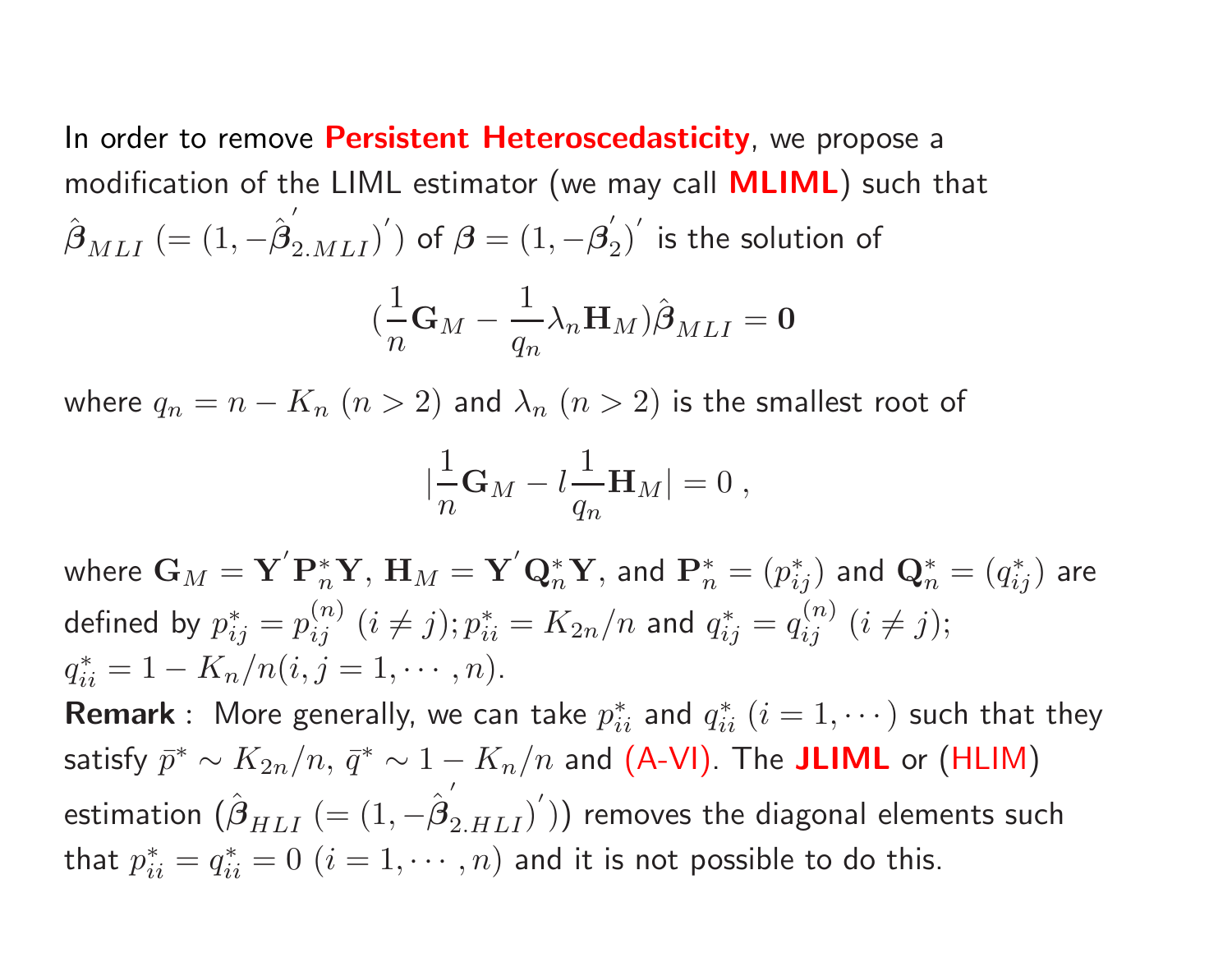### **3 Asymptotic Properties of MLIML**

 $\bf{Theorem\ 1}$ : Let  ${\bf z}^{(n)}_i (i=1,2,\cdots,n)$  be a set of  $K_n\times 1$  vectors  $(K_n=K_1+K_{2n}).$  Let  $\mathbf{v}_i$  satisfy  $\mathcal{E}(\mathbf{v}_i|\mathbf{z}^{(n)}_i)=\mathbf{0},\,\mathcal{E}(\mathbf{v}_i\mathbf{v})$  $\mathbf{z}^{(n)}_i$ )  $= \mathbf{\Omega}_i$  and  $\mathcal{E}[\|\mathbf{v}_i\|^6]$  are bounded. Suppose Conditions (A-I),  $(\mathrm{A}% _i,\mathrm{A})$  $-$  II<sup>'</sup>) with  $d_n = n^{1/2}$ and

$$
\frac{1}{n}\Pi_2^{(n)}(Z)^{'}\mathbf{P}_n^*\Pi_2^{(n)}(Z) \stackrel{p}{\longrightarrow} \Phi_{22.1}^* > 0.
$$

Then

$$
\sqrt{n}(\hat{\pmb{\beta}}_{2.MLI}-\pmb{\beta}_2)\overset{d}{\longrightarrow}N(\pmb{0},\Psi^*)
$$

where

$$
\Psi^* = \Phi_{22.1}^{*-1} [\Psi_1^* + \Psi_2^*(c)] \Phi_{22.1}^{*-1} ,
$$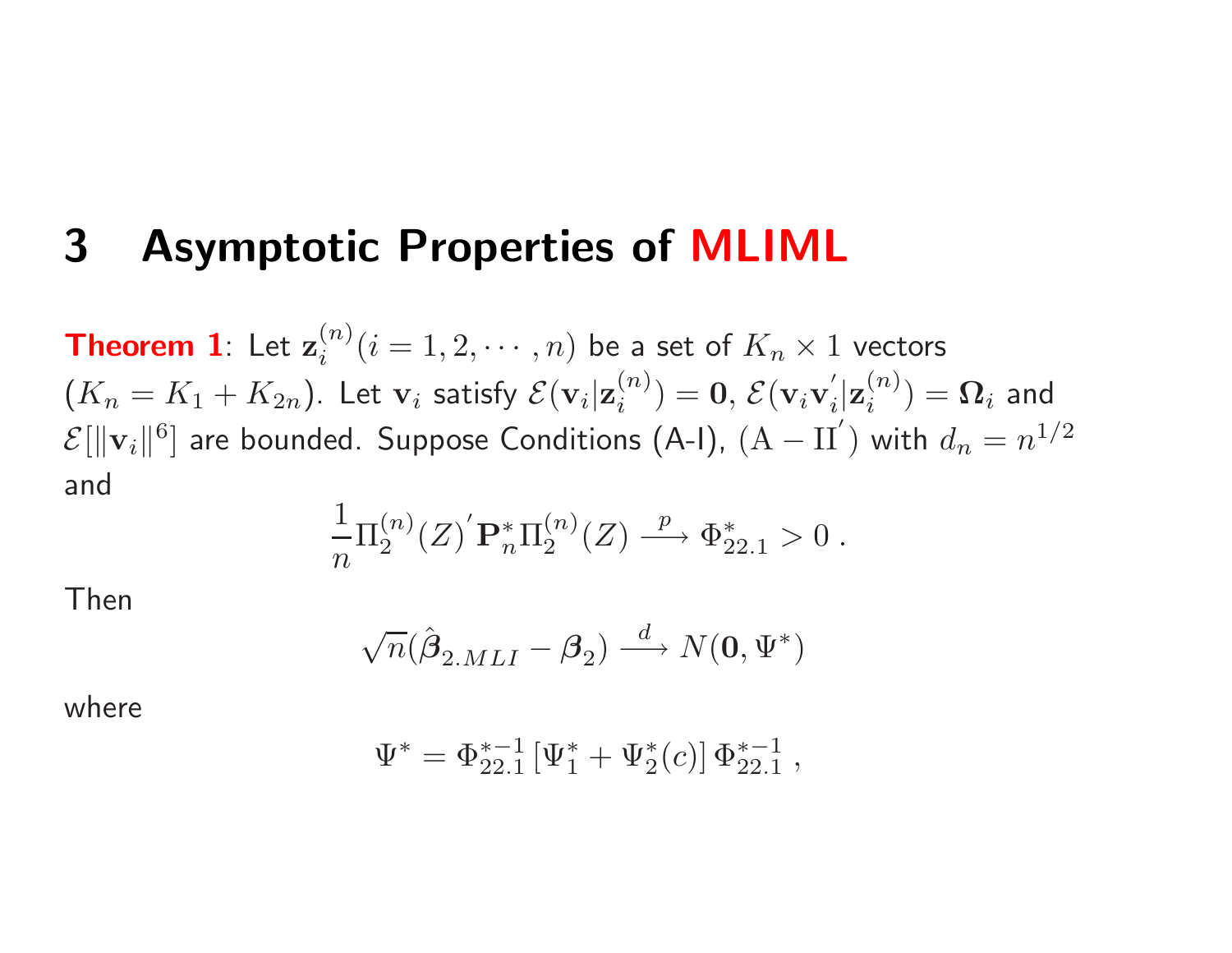$$
\Psi_{1}^{*} = \text{plim}_{n} \frac{1}{n} \sum_{i,j,k=1}^{n} \pi_{2i}(\mathbf{z}_{i}^{(n)}) p_{ij}^{*} p_{jk}^{*} \sigma_{j}^{2} \pi_{2k}(\mathbf{z}_{k}^{(n)})',
$$
\n
$$
\Psi_{2}^{*}(c) = \text{plim}_{n} \frac{1}{n} \sum_{i,j=1}^{n} \left[ \sigma_{i}^{2} \mathbf{E}(\mathbf{w}_{2j} \mathbf{w}_{2j}^{'} | \mathbf{z}_{i}^{(n)}) + \mathbf{E}(\mathbf{w}_{2j} u_{j} | \mathbf{z}_{i}^{(n)}) \mathbf{E}(\mathbf{w}_{2j}^{'} u_{j} | \mathbf{z}_{i}^{(n)}) \right]
$$
\n
$$
\times \left[ p_{ij}^{*} - c_{*} q_{ij}^{*} \right]^{2},
$$

provided that  $\Psi_1^*$  and  $\Psi_2^*(c)$  converge in probability as  $n \to \infty$ ,  $c_* = c/(1-c)$  and  $\mathbf{w}_{2i} = \mathbf{v}_{2i} - u_i(\mathbf{0}, \mathbf{I}_{G_2})\Omega\beta/\sigma^2$   $(i = 1, \cdots, n)$ .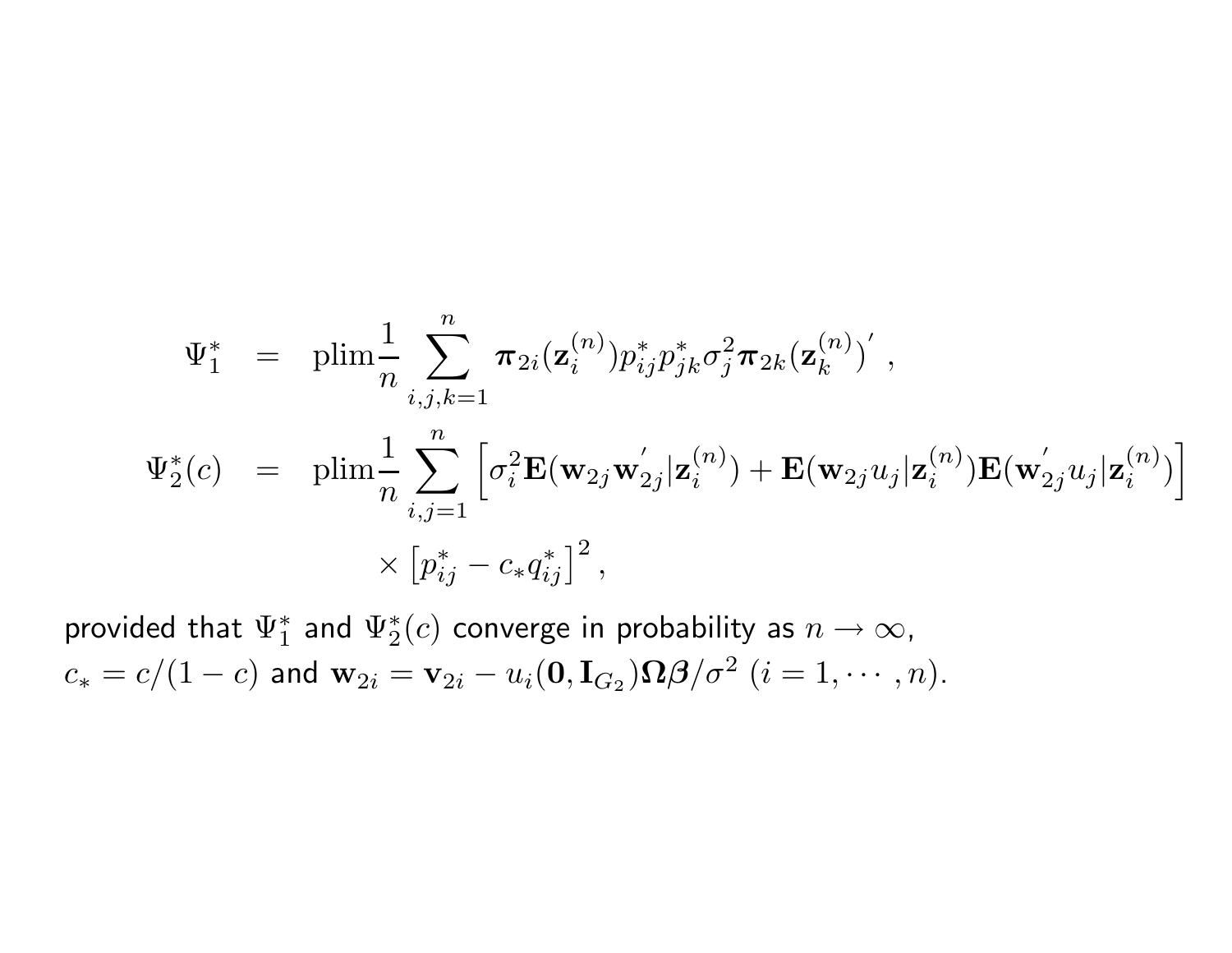**Corollary 1**: Assume

$$
\Phi_{22.1H} = \text{plim}_{n} \frac{1}{n} \sum_{i,j=1, i \neq j}^{n} \pi_{2i}(\mathbf{z}_{i}^{(n)}) p_{ij}^{(n)} \pi_{2j}(\mathbf{z}_{j}^{(n)})'
$$

is nonsingular. Then under the assumptions of Theorem 1,

$$
\sqrt{n}(\hat{\boldsymbol{\beta}}_{2.HLI} - \boldsymbol{\beta}_2) \stackrel{d}{\longrightarrow} N(\mathbf{0}, \Psi_H) ,
$$

where (the asymptotic covariances of HLIM)

$$
\Psi_H = \Phi_{22.1H}^{-1} \left[ \Psi_{1H} + \Psi_2^*(c) \right] \Phi_{22.1H}^{-1}
$$

and

$$
\Psi_{1H} = \text{plim} \frac{1}{n} \sum_{i,j,k=1, i \neq j, j \neq k}^{n} \pi_{2i}(\mathbf{z}_{i}^{(n)}) p_{ij}^{(n)} p_{jk}^{(n)} \sigma_{j}^{2} \pi_{2k}(\mathbf{z}_{k}^{(n)})' .
$$

For the weak instruments case, we have an inequality

$$
\Phi_{22.1H}^{-1} \Psi_2^*(c) \Phi_{22.1H}^{-1} > \Phi_{22.1}^{*-1} \Psi_2^*(c) \Phi_{22.1}^{*-1}
$$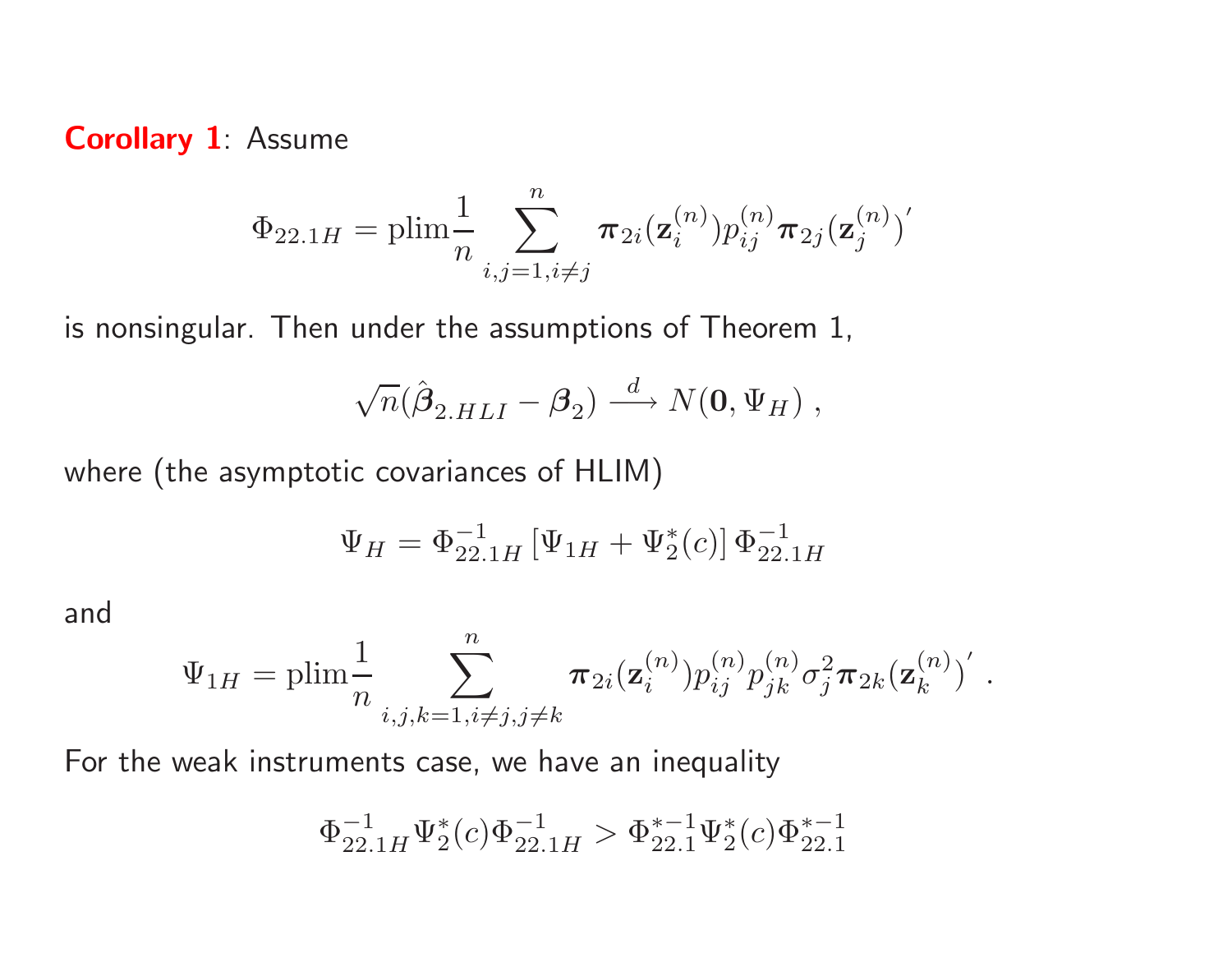**Corollary 2**: Assume  $\max_{1 \leq i \leq n} |\sigma_i^2 - \sigma^2| \overset{p}{\to} 0$  (we may write  $(WH)'$ ) and  $\Phi_{22.1H}$  is nonsingular. Then

$$
\Phi^{-1}_{22.1H}\Psi_{1H}\Phi^{-1}_{22.1H}>\Phi^{*-1}_{22.1}\Psi^*_1\Phi^{*-1}_{22.1}
$$

and  $\Psi_H > \Psi^*$ .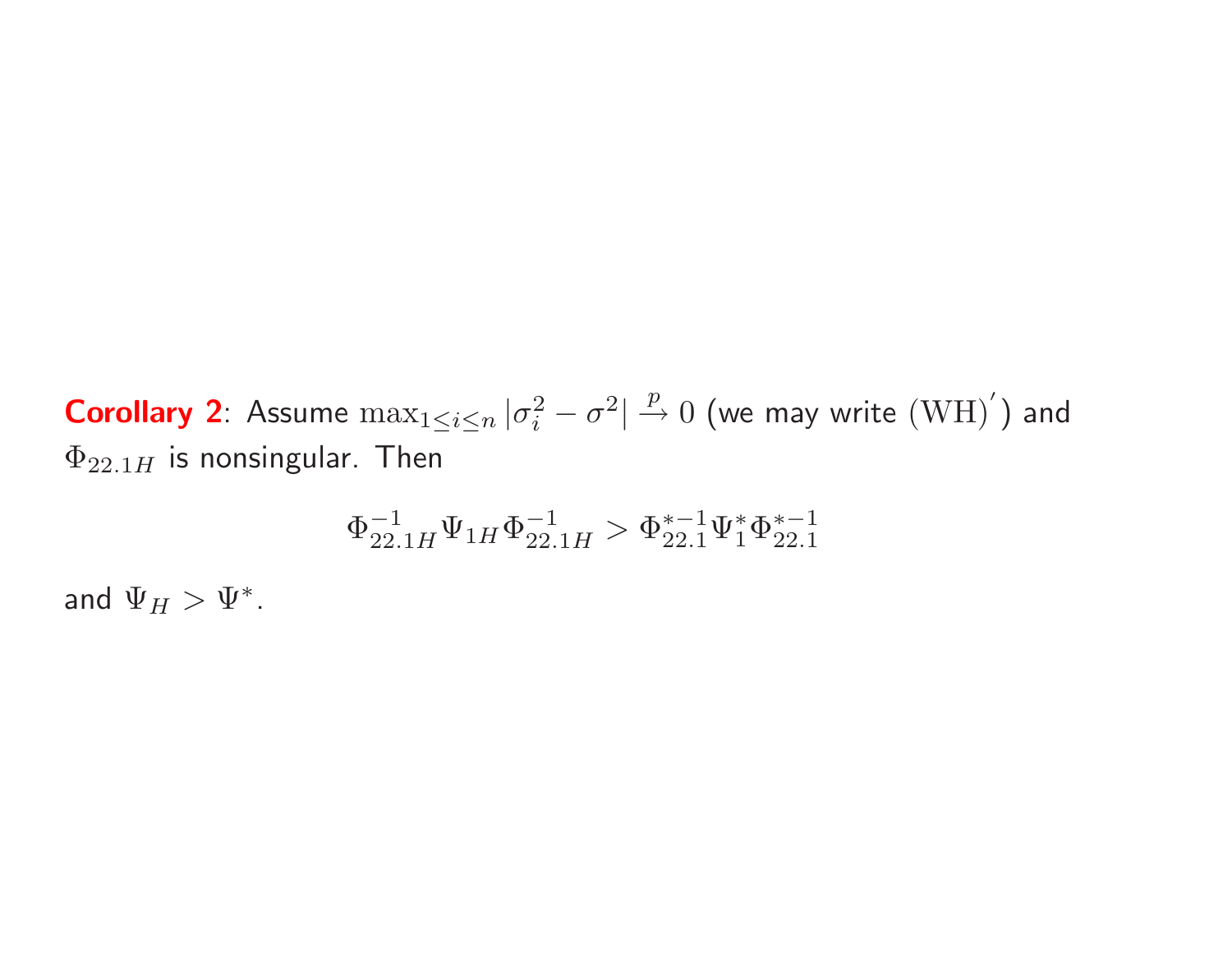**Theorem 2**: Define the class of consistent estimators for  $\boldsymbol{\beta}_2$  by

$$
\hat{\boldsymbol{\beta}}_2 = \phi(\frac{1}{n}\mathbf{G}_M,\frac{1}{q_n}\mathbf{H}_M) \;,
$$

where *φ* is continuously differentiable and its derivatives are bounded at the probability limits as  $K_{2n}\to\infty$  and  $n\to\infty$  and  $0\leq c < 1.$  Then (i) under the assumptions of *Theorem 1*,

$$
\sqrt{n}(\hat{\boldsymbol{\beta}}_2 - \boldsymbol{\beta}_2) \stackrel{d}{\longrightarrow} N(\mathbf{0}, \Psi) ,
$$

and  $\Psi \ge \Psi^*,$  where

$$
\Psi^* = \Phi_{22.1}^{-1} [\Psi_1^* + \Psi_2^*(c)] \Phi_{22.1}^{-1} .
$$

.

(ii) The MLIML estimator attains the lower bound  $\Psi^*$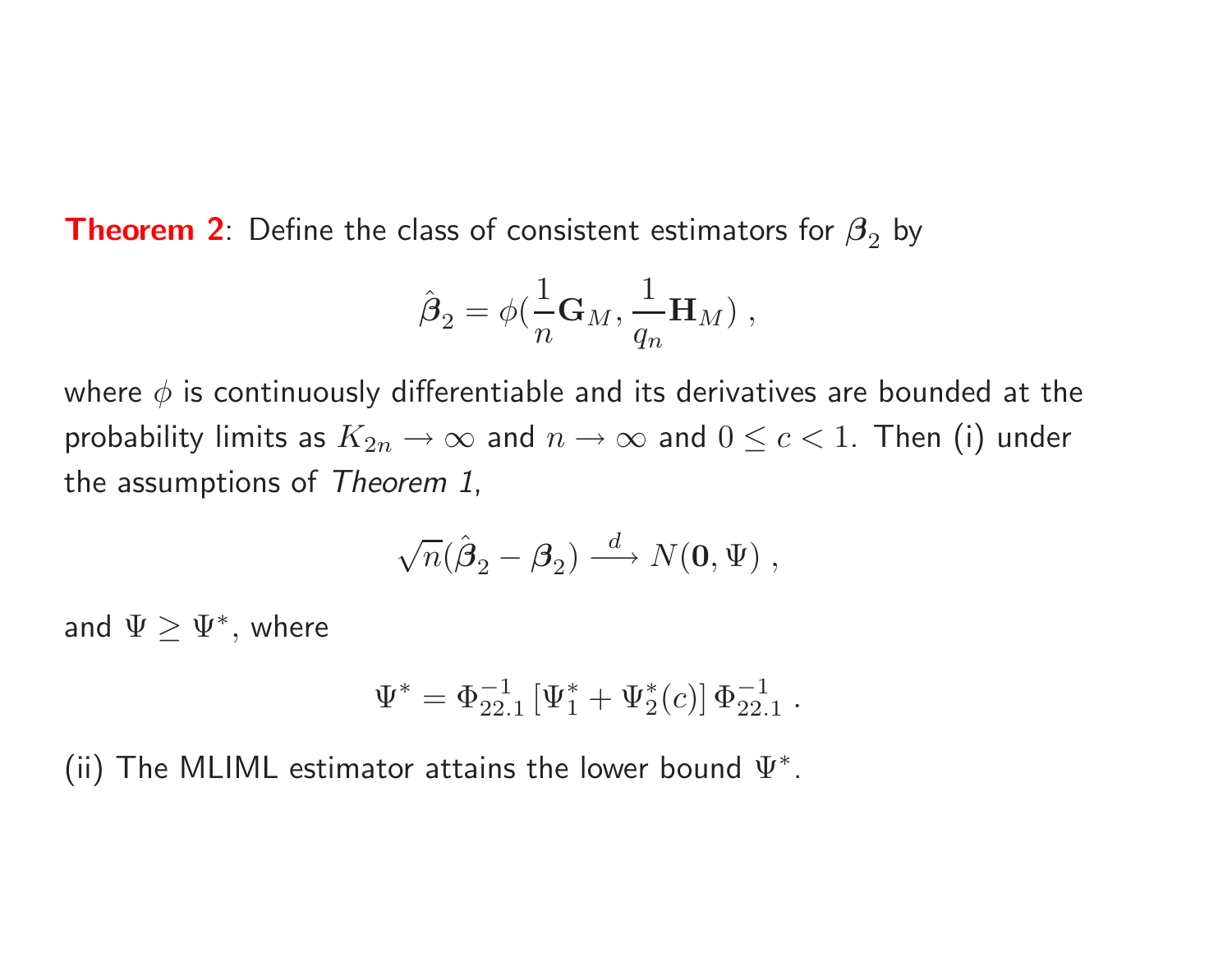# **4 Some finite sample properties**

Some Figures of Alternative Estimators

CDF of LIML CDF of JLIML (or HLIM) CDF of MLIML (or KLIML) *<sup>o</sup>* stands for CDF of N(0,1)  $\mathsf{Key\; Parameters}:\,(G_2=1)\,\,n-1$  $K, K_2, \delta^2$  (the noncentrality parameter),  $\alpha =$  $\sqrt{\frac{\omega_{22}}{\omega_{11}}}$  $\frac{\omega_{22}}{\omega_{11,2}}(\beta_2-\frac{\omega_{12}}{\omega_{22}})$  $\frac{\omega_{12}}{\omega_{22}})$  (the normalized coefficient)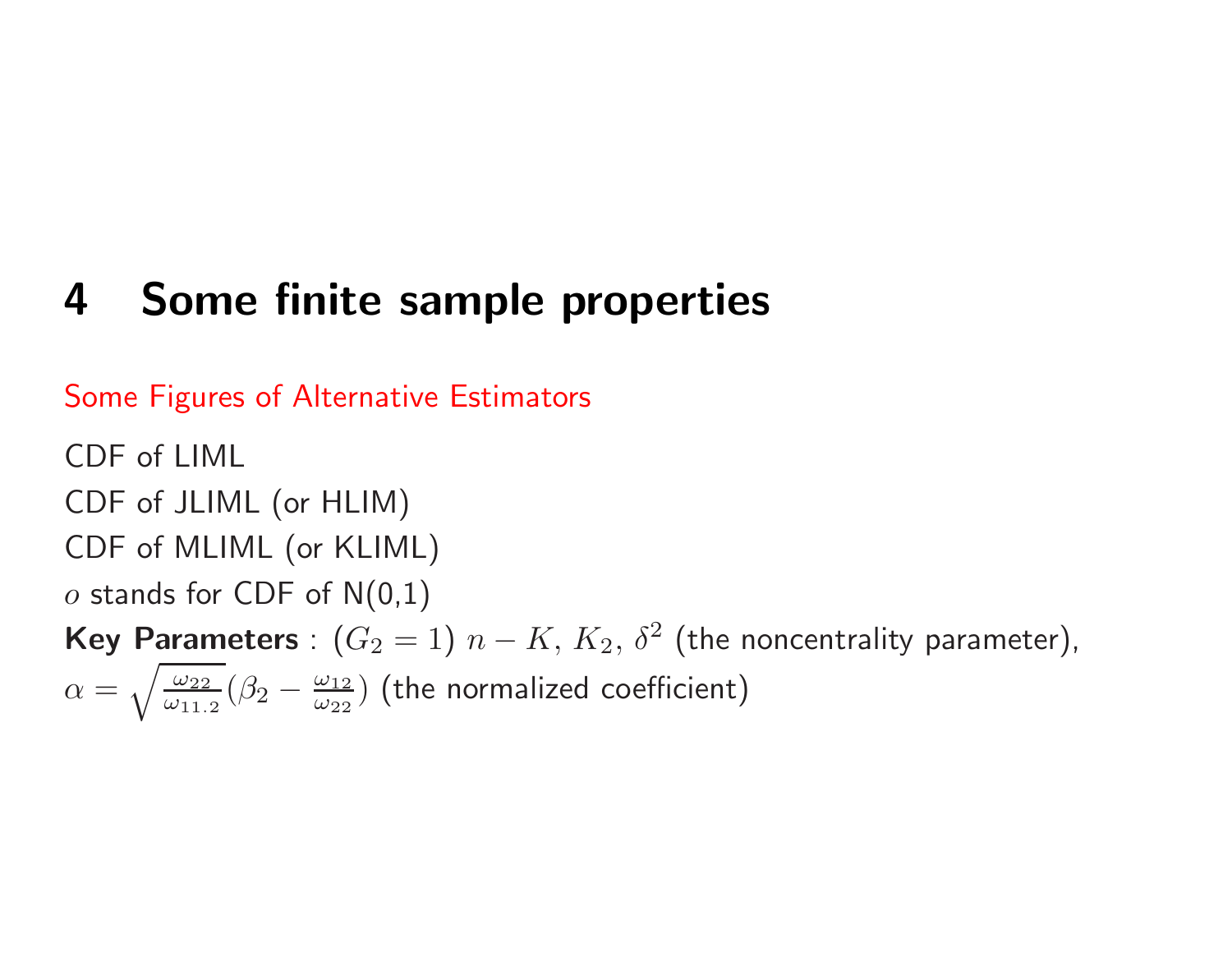

Figure 1: CDF of Standardized estimators:  $n-K = 20, K_2 = 30, \alpha = 0.5, \delta^2 = 0$  $30, u_i = N(0, 1)$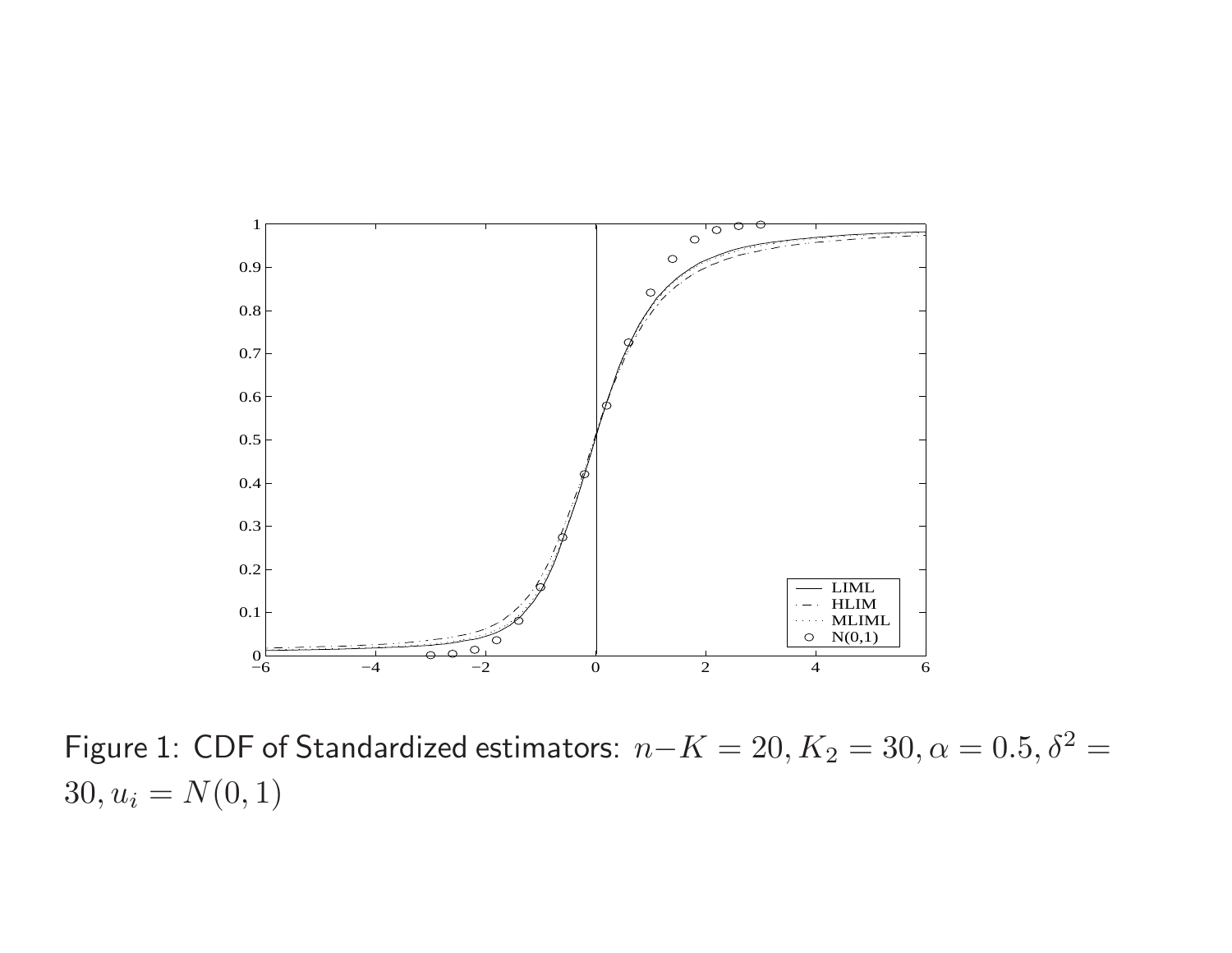

Figure 2: CDF of Standardized estimators:  $n - K = 20, K_2 = 30, \alpha = 1, \delta^2 = 1$  $30, u_i = N(0, 1)$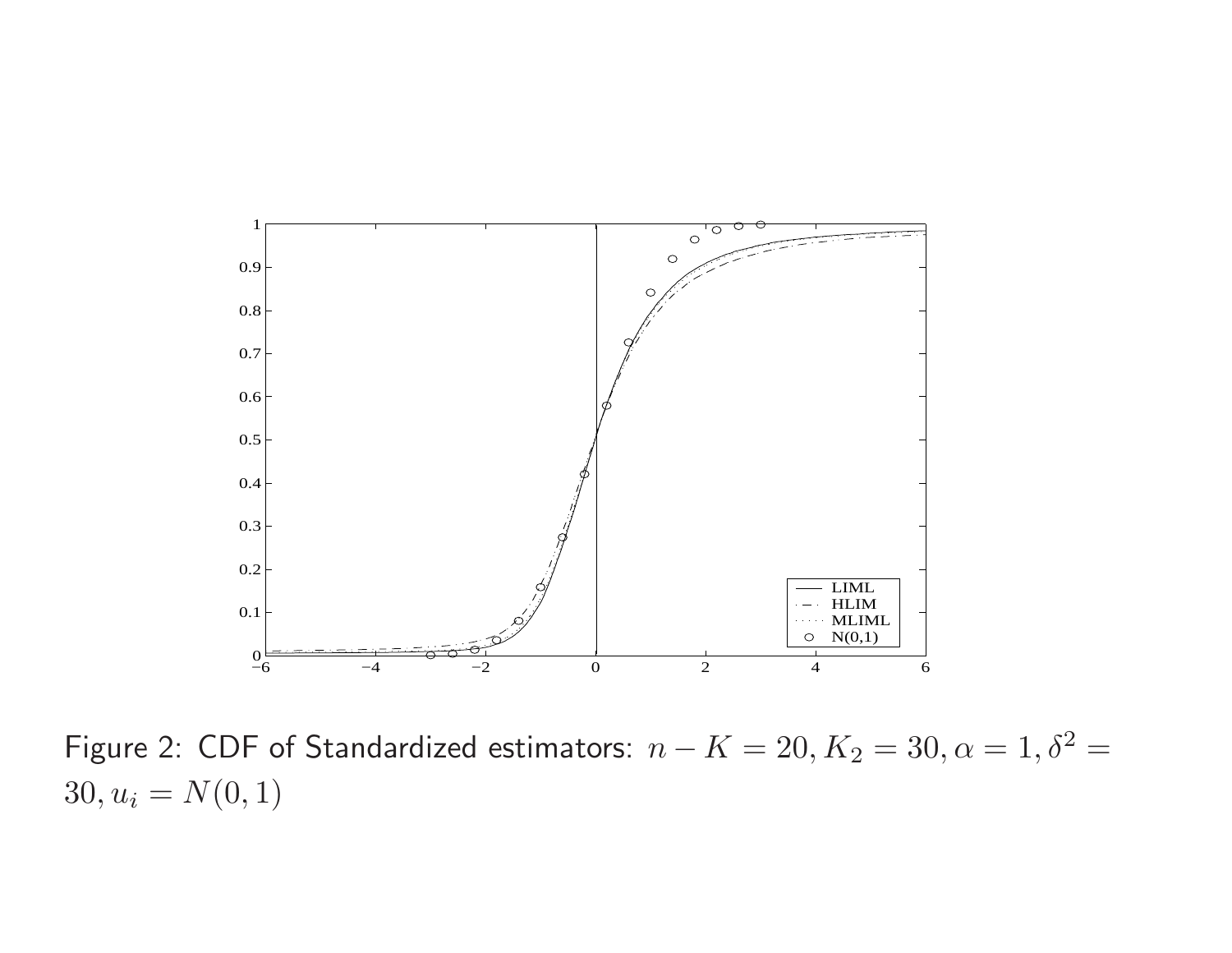

Figure 3: CDF of Standardized estimators: Heteroscedastic disturbances in Hausman et.al (2007),  $n = 100, K = 10, \delta^2 = 30$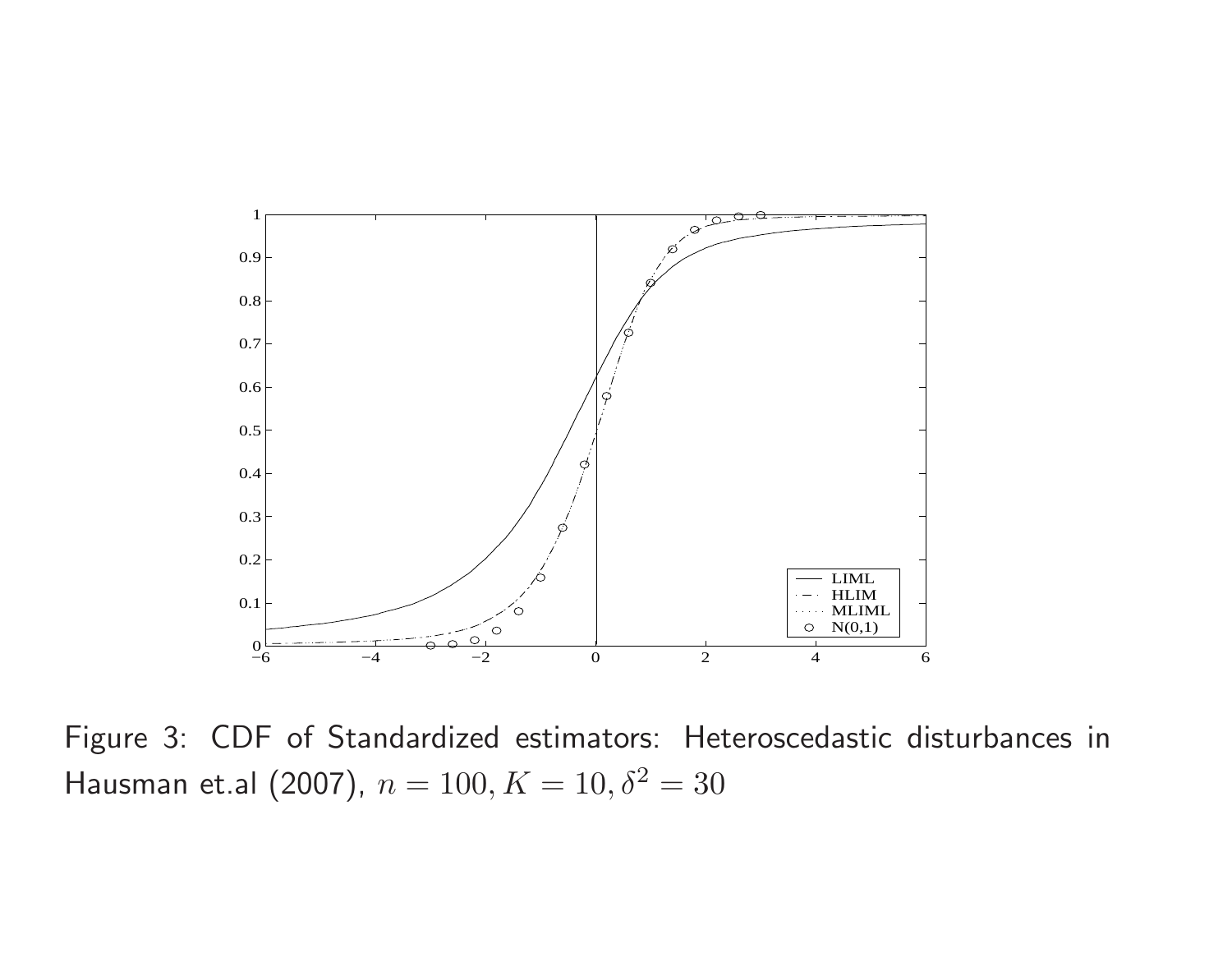### **5 GLIML**

For the simplicity, consider the case when  $\sigma_i^2 = \sigma^2(\mathbf{z}_i^{(n)})$  depend on a finite subset of  $z_i^{(n)}$  for each i (say, the dimension is a fixed d) and assume (WH). Let

$$
\tilde{\mathbf{P}}(Z) = \mathbf{Z} \left[ \sum_{i=1}^{n} \hat{\sigma}_i^2 (\beta_{-1}) \mathbf{z}_i^{(n)} \mathbf{z}_i^{(n)} \right]^{-1} \mathbf{Z}'
$$

and

$$
\hat{\sigma}_i^2(\beta_{-1}) = \sum_{j=1}^{k(n)} w_{ij} \hat{u}_{j(i)}^2(\beta_{-1}),
$$

where the indices  $j(i)$  are chosen such that  $\sum_{i} w_{i}j = 1, w_{ii} = 0,$  $\rho(\sum_{k=1}^d |z_{ik} - z_{jk}|^2/s_k^2)$  are in the nearest neighborhood (NN) method. (See Robinson (1987) for the linear regression case.) Then we can construct the GLIML estimator *β* ˆ $_{2.GLI}$  by the LIML method.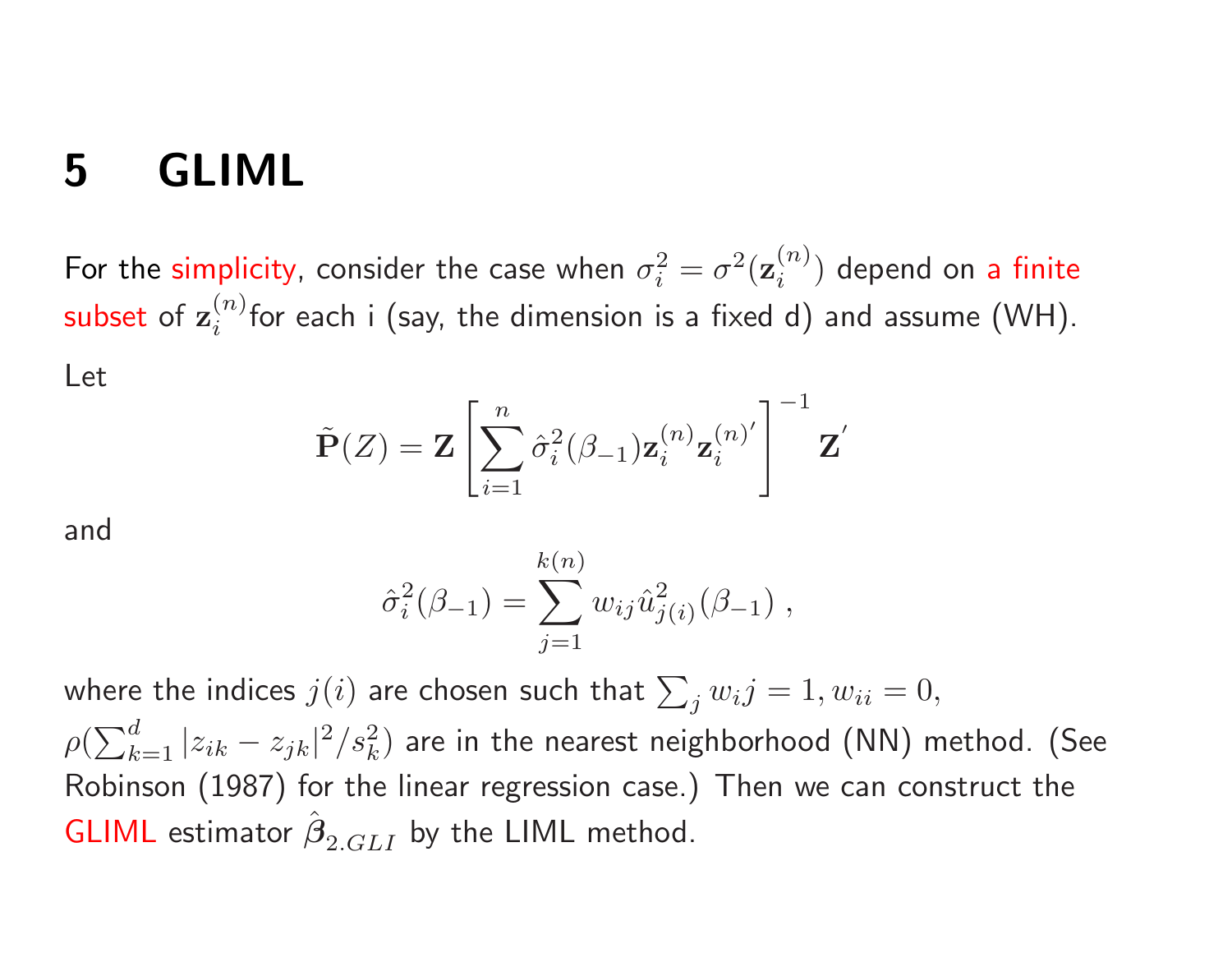## **6 A MRAAR Test**

**Anderson-Rubin (AR) test** (Anderson and Rubin (1949, 1950)) is to reject  $H_0$ :  $\beta = \beta_0$  if

$$
\frac{\beta_0^{'}\mathbf{G}\beta_0}{\beta_0^{'}\mathbf{H}\beta_0} > \frac{K_{2n}}{q_n}F_{K_{2n},q_n}(\epsilon) ,
$$

where  $F_{K_{2n},q_n}(\epsilon)$  denotes the  $1-\epsilon$  significance point of the F-distribution with  $K_{2n}$  and  $q_n$  degrees of freedom.

**RAAR test** (Anderson and Kunitomo (2007)) is that the null hypothesis that  $H_0$  is rejected if

$$
\frac{1 + \frac{\hat{\boldsymbol{\beta}}^{'}\mathbf{G}\hat{\boldsymbol{\beta}}}{\hat{\boldsymbol{\beta}}^{'}\mathbf{H}\hat{\boldsymbol{\beta}}}}{1 + \frac{\boldsymbol{\beta}_{0}^{'}\mathbf{G}\boldsymbol{\beta}_{0}}{\boldsymbol{\beta}_{0}^{'}\mathbf{H}\boldsymbol{\beta}_{0}}} < c(K_{2n}, q_{n}),
$$

where  $q_n = n - K_n$ . Moreira (2003) arrived at a similar statistic (when  $\Omega$  is known), which is <sup>a</sup> *conditional likelihood statistic*.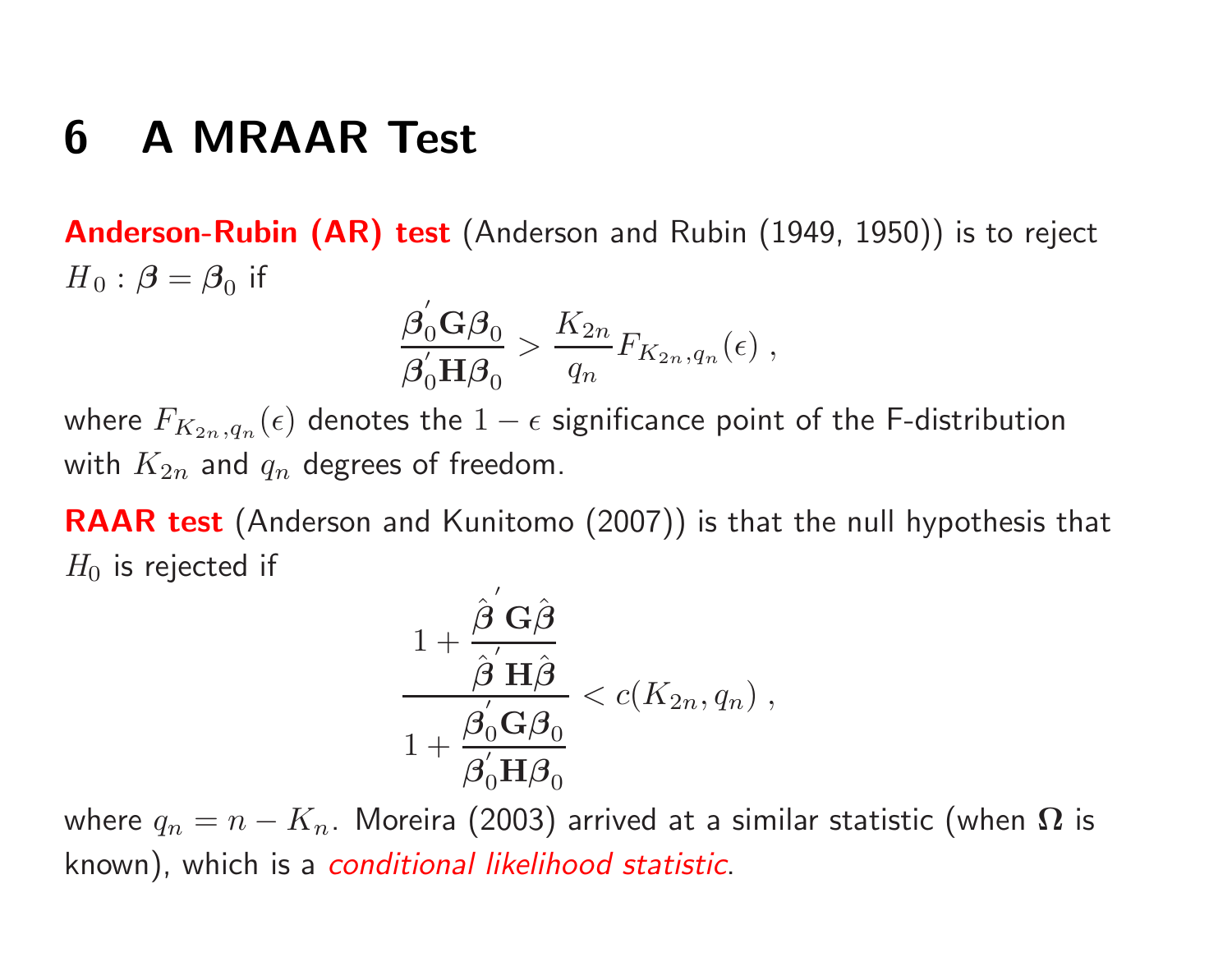$\mathsf{MRAAR}\,$   $\mathsf{test}\,$  (Kunitomo and Matsushita  $(2008))$  is to reject  $H_0: \boldsymbol{\beta} = \boldsymbol{\beta}_0$  if

$$
\text{MRAAR} = (-1)(n - K_n) \log \left[ \frac{1 + \frac{\hat{\beta}^{'} \mathbf{G}_M \hat{\beta}}{\hat{\beta}^{'} \mathbf{H}_M \hat{\beta}}}{1 + \frac{\beta_0^{'} \mathbf{G}_M \beta_0}{\beta_0^{'} \mathbf{H}_M \beta_0}} \right] > c^*(K_{2n}, q_n) ,
$$

where  $c^*(K_{2n},q_n)$  is a constant.

 $\bf{Theorem\ 1}$  (Kunitomo and Matsushita (2008))  $\colon$  Let  $\mathbf{z}_i^{(n)} (i=1,2,\cdots,n)$ be a set of  $K_n\times 1$  vectors  $(K_n=K_1+K_{2n}).$  Let  $\mathbf{v}_i$  satisfy  $\mathcal{E}(\mathbf{v}_i|\mathbf{z}^{(n)}_i)=\mathbf{0},$  $\mathcal{E}(\mathbf{v}_i\mathbf{v})$  $\bm{Z}_i'|\mathbf{z}_i^{(n)}) = \bm{\Omega}_i$  and  $\mathcal{E}[\|\mathbf{v}_i\|^6]$  are bounded. Suppose Conditions (A-I) and 1 *n*  $\Pi_2(Z)^{(n)'}\mathbf{P}_n^*$  $\prod_{{n}}^{\ast}\Pi_2^{(n)}(Z) \stackrel{p}{{\longrightarrow}}$  $\stackrel{P}{\longrightarrow} \Phi_{\alpha}^*$  $_{22.1}^{*}>0$  .

Then

$$
\text{MRAAR}_n - \text{MRAAR}_{1n}^* \xrightarrow{p} 0 ,
$$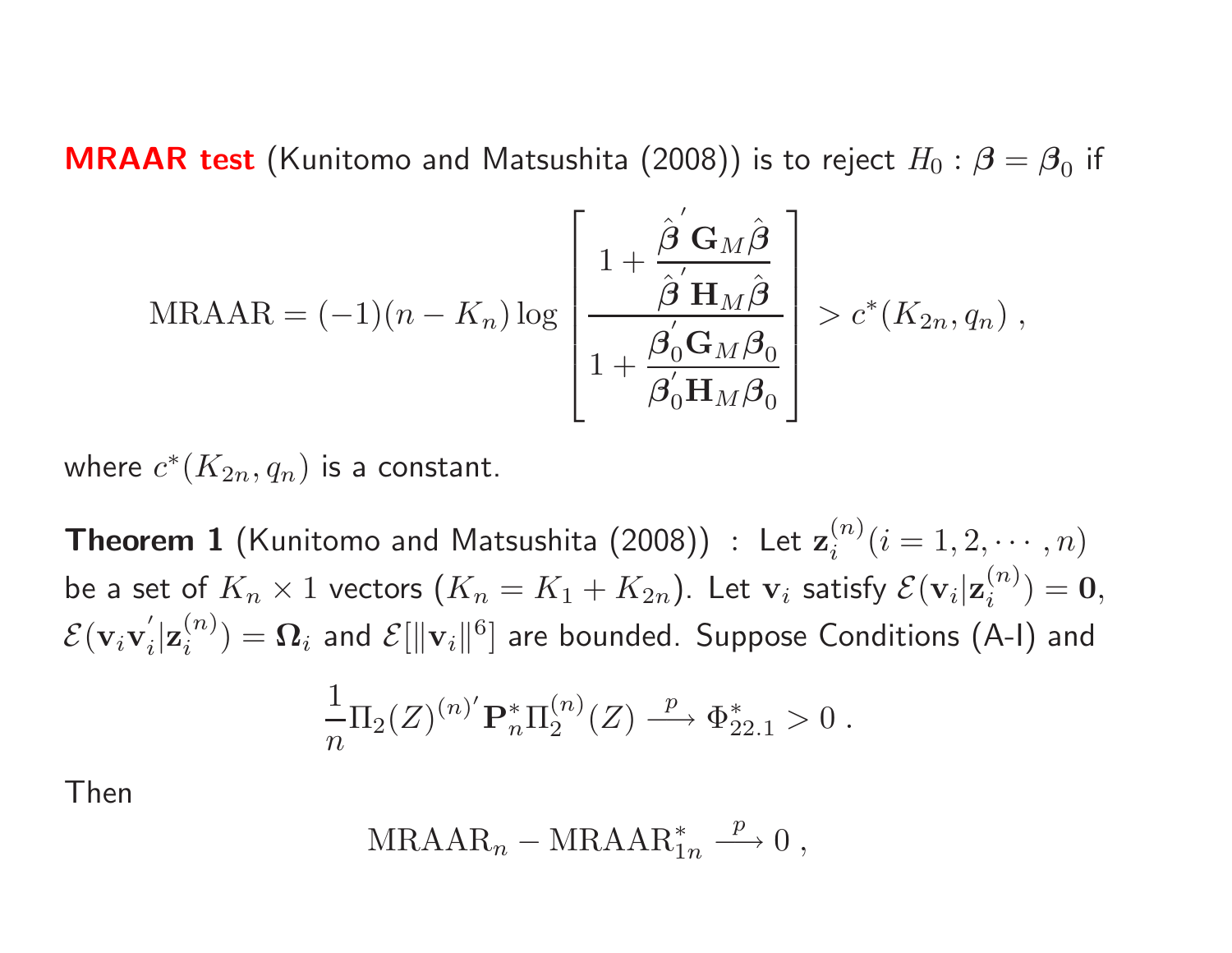and

$$
\begin{array}{rl} \text{MRAAR}_{1n}^{*} & = & \frac{1}{\sigma_{0}^{2}} \mathbf{u}^{'} \left[ \mathbf{P}_{n}^{*} \mathbf{\Pi}_{2}^{(n)}(Z) + (\mathbf{P}_{n}^{*} - c_{*} \mathbf{Q}_{n}^{*}) \mathbf{W}_{2} \right] \left[ \mathbf{\Pi}_{2}^{(n)}(Z)^{'} \mathbf{P}_{n}^{*} \mathbf{\Pi}_{2}^{(n)}(Z) \right]^{-1} \\ & \times \left[ \mathbf{\Pi}_{2}^{(n)}(Z)^{'} \mathbf{P}_{n}^{*} + \mathbf{W}_{2}^{'}(\mathbf{P}_{n}^{*} - c_{*} \mathbf{Q}_{n}^{*}) \right] \mathbf{u} \ , \\ \text{where} \ \sigma_{0}^{2} = \beta_{0}^{'} \Omega \beta_{0} \ \text{and} \ \mathbf{W}_{2} = (\mathbf{w}_{2i}^{'}) \ \text{with} \ \mathbf{w}_{2i} = \mathbf{v}_{2i} - u_{i}(\mathbf{0}, \mathbf{I}_{G_{2}}) \Omega \beta_{0} / \sigma_{0}^{2} . \\ \text{Furthermore, MRAAR}_{1n}^{*} \ \text{is asymptotically equivalent to} \\ \text{MRAAR}_{n}^{*} = \mathbf{\Lambda}_{1n} + \mathbf{\Lambda}_{2n}(c) + 2\mathbf{\Lambda}_{3n}(c), \ \text{where} \\ \mathbf{\Lambda}_{1n} = \frac{1}{\sigma_{0}^{2}} \mathbf{u}^{'} \mathbf{P}_{n}^{*} \mathbf{\Pi}_{2}^{(n)}(Z) \left[ \mathbf{\Pi}_{2}^{(n)}(Z)^{'} \mathbf{P}_{n}^{*} \mathbf{\Pi}_{2}^{(n)}(Z)^{'} \mathbf{P}_{n}^{*} \mathbf{u} \ , \\ \mathbf{\Lambda}_{2n}(c) = \frac{1}{\sigma_{0}^{2}} \mathbf{u}^{'} (\mathbf{P}_{n}^{*} - c_{*} \mathbf{Q}_{n}^{*}) \mathbf{W}_{2} \left[ \mathbf{\Pi}_{2}^{(n)}(Z)^{'} \mathbf{P}_{n}^{*} \mathbf{\Pi}_{2}^{(n)}(Z) \right]^{-1} \\ & \times \mathbf{W}_{2}^{'} (\mathbf{P}_{n}^{*} - c_{*} \mathbf{Q}_{n}^{*}) \mathbf{u} \ , \\ \mathbf{\Lambda}_{3n}(c)
$$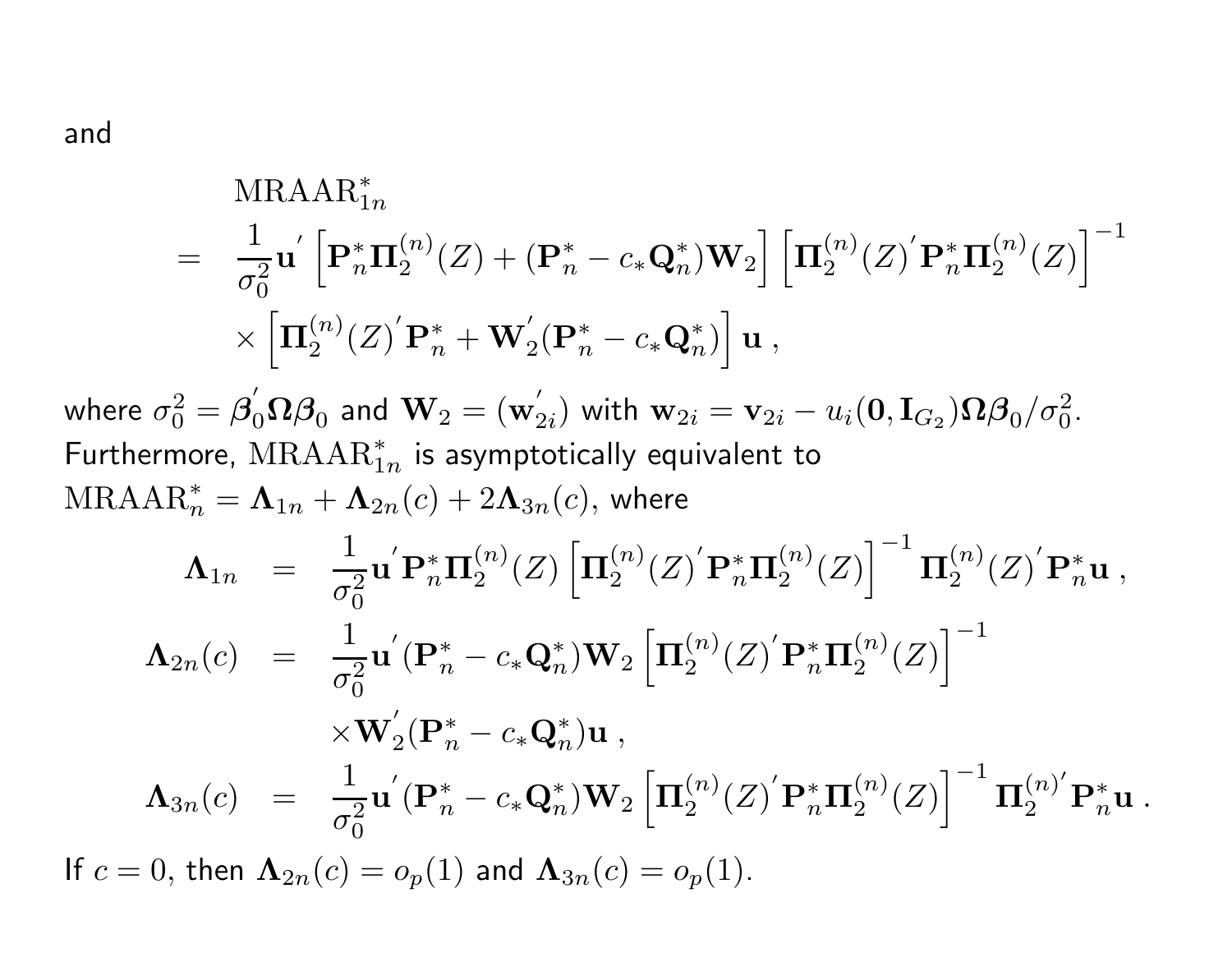**Corollary 1** (Kunitomo and Matsushita (2008)) : Assume the condition (A-VI). Then the limiting distribution of  $\mathrm{MRAAR}_n$  under  $\mathbf{H}_0$  is  $\chi^2$  with  $G_2$ degrees of freedom if and only if  $c=0.$ 

**Remark 1** : There is <sup>a</sup> simple way to calculate the null distribution as <sup>a</sup> weighted *χ*  $^2-$ type distribution.

**Remark 2** : The significance levels of MRAAR calculated by the weighted  $\chi^2 -$  type limiting distribution are more accurate than most of existing tests when there are many instruments and persistent heteroscedasticity at the same time.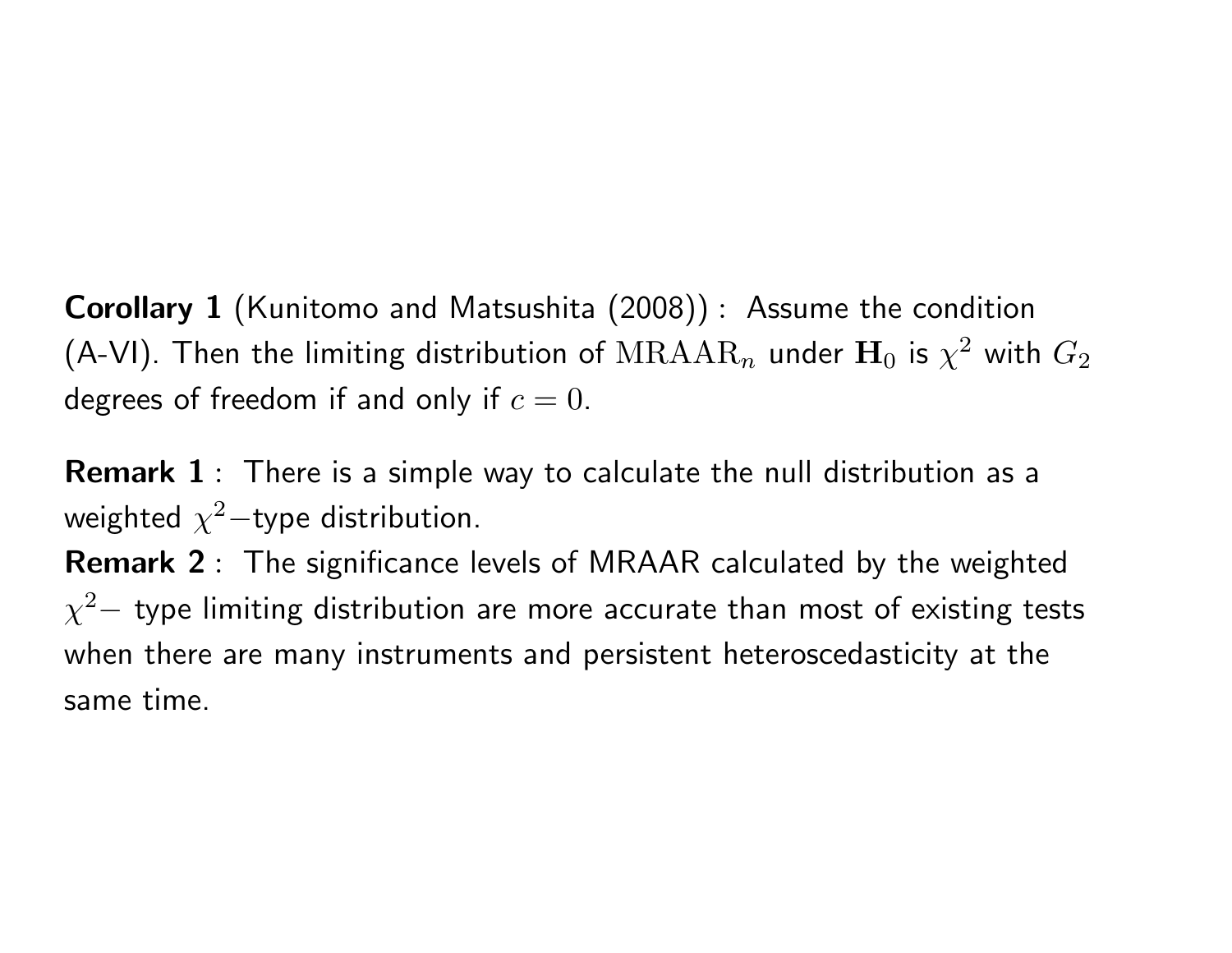# **7 Concluding Remarks**

1. We propose <sup>a</sup> particular modification of the **LIML** estimation method called **MLIML**, which is similar to the original LIML (**Anderson-Rubin (1949, 1950)**) or the HLIM estimators in some situations.

2. With many instruments and persist heteroscedasticities, the MLIML estimator has good asymptotic properties in the **large-***K* <sup>2</sup> asymptotic theory. Under certain conditions it often attains the efficiency bound asymptotically. 3. We can apply our method to the testing problem and develop **MRAAR**, (which is <sup>a</sup> modification of *Rank-Adjusted Anderson-Rubin* test).

4. The finite sample behaviors of the MLIML, the GLIML estimators, their nonlinear extensions and the MRAAR test are currently under investigation. The question whether **(WH)** or **(PH)** would be relevant is also currently under investigation.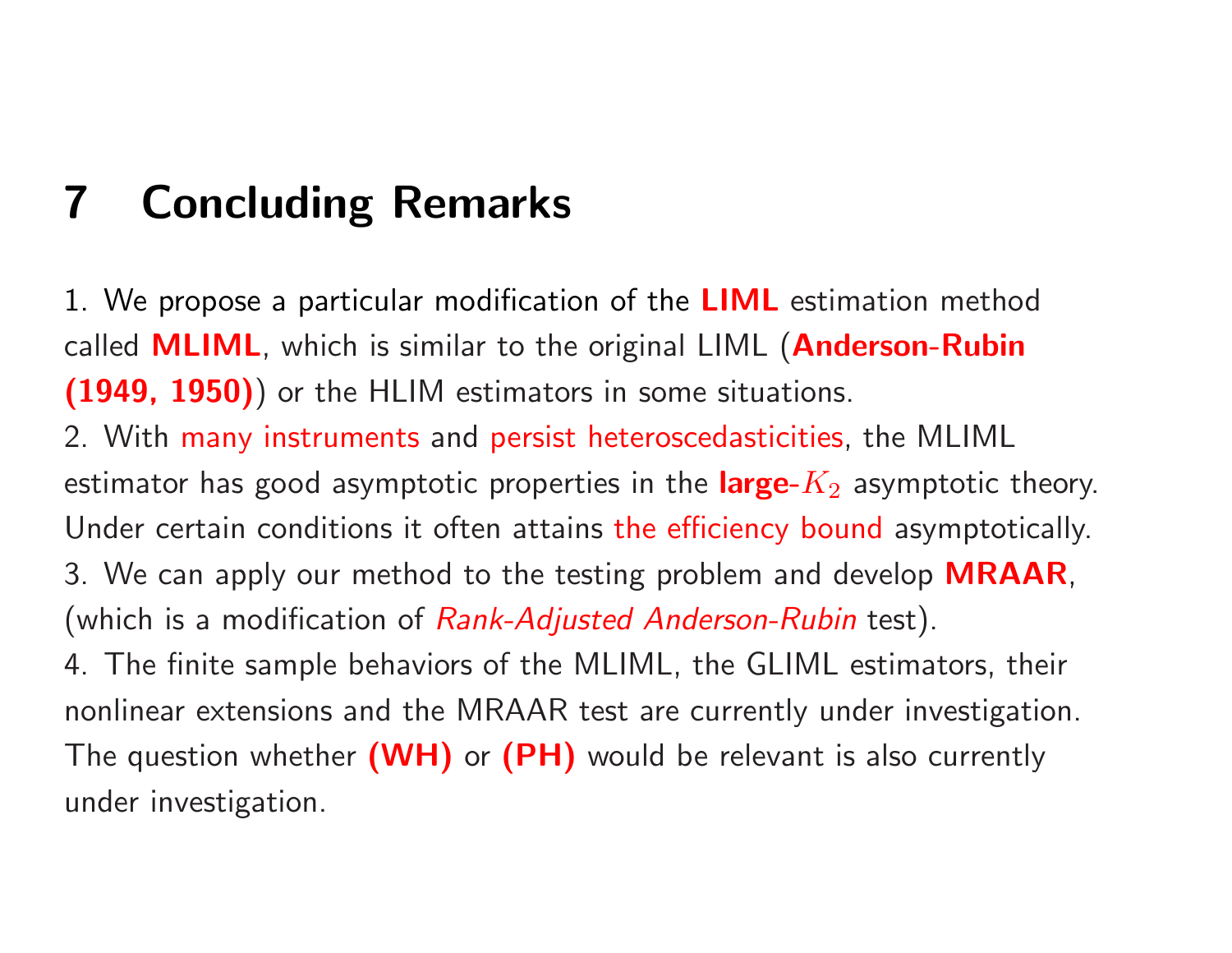#### **Some references**

Anderson, T.W. and H. Rubin (1949), "Estimation of the Parameters of <sup>a</sup> Single Equation in <sup>a</sup> Complete System of Stochastic Equations," *Annals of Mathematical Statistics*, Vol. 20, 46-63.

Anderson, T.W. and H. Rubin (1950), "The Asymptotic Properties of Estimates of the Parameters of <sup>a</sup> Single Equation in <sup>a</sup> Complete System of Stochastic Equation," *Annals of Mathematical Statistics*, Vol. 21, 570-582.

Anderson, T.W., N. Kunitomo, and Y. Matsushita (2007) "On the Asymptotic Optimality of the LIML Estimator with Possibly Many Instruments," Discussion Paper CIRJE-F-542, Graduate School of Economics, University of Tokyo.

Anderson, T.W., N. Kunitomo, and Y. Matsushita (2008) "On Finite Sample Properties of Alternative Estimators with Many Instruments," Unpublished Manuscript.

Anderson, T.W. and N. Kunitomo (2007), "On Likelihood Ratio Tests of Structural Coefficients : Anderson-Rubin (1949) revisited," Discussion Paper